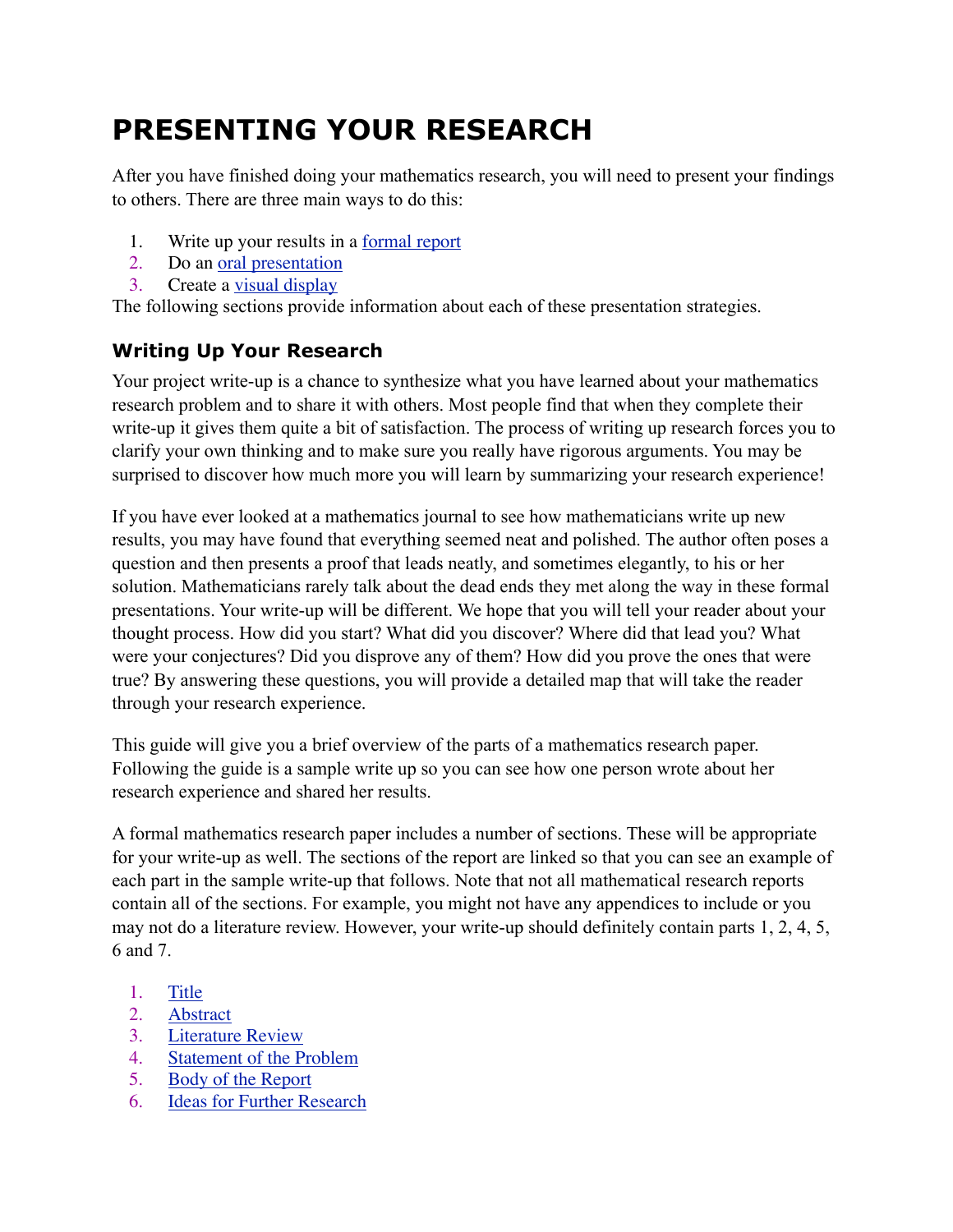# 7. [References](http://www2.edc.org/makingmath/handbook/teacher/presentingYourResearch/presentingYourResearch.asp#Refs)

#### 8. [Appendices](http://www2.edc.org/makingmath/handbook/teacher/presentingYourResearch/presentingYourResearch.asp#Appendices)

# 1. [Title \[see sample\]](http://www2.edc.org/makingmath/handbook/teacher/presentingYourResearch/presentingYourResearch.asp#SampleTitle)

As with any paper you write, a title is important. It should catch the attention of the reader as well as reflect the content of your paper.

# 2. [Abstract \[see sample\]](http://www2.edc.org/makingmath/handbook/teacher/presentingYourResearch/presentingYourResearch.asp#Abstract)

An abstract is a summary paragraph in which you explain the basic purpose of your paper, state the question(s) you answered, and tell the reader what you proved. It provides an outline of your paper so that someone who might be interested in your paper will know what he or she will learn by reading it. Usually people write their abstract *after* they have finished writing the body of the report because it summarizes what they wrote, not what they plan to write.

#### 3. Literature Review

If you did research about your topic by consulting existing literature and then built upon what you learned by extending the ideas, then it is appropriate to include a literature review in your paper. This section should read as an analytical essay and tell your reader about the state of the art in your research area. Provide the reader with the background and the context of your topic, demonstrating your expertise in the process. It is appropriate to identify and discuss books, articles and other source materials that you read for your project. Everything in your literature review should be mentioned in your reference section, but not everything in your reference section belongs in your literature review. You are merely commenting on the most valuable material you have identified that you will need to assimilate for your project. This section should be rich in footnotes or parenthetical references to original sources.

In the literature review section you may answer questions such as "What kind of research has been done before?" "What kind of relevant studies or techniques needed to be mastered to do your project?" "How have others gone about trying to solve your problem, and how does your approach differ?"

# 4. [Statement of the Problem/Introduction \[see sample\]](http://www2.edc.org/makingmath/handbook/teacher/presentingYourResearch/presentingYourResearch.asp#ProblemStatement)

Here you "set the stage" for your paper. A brief introduction should give the reader some understanding of the context in which you are working. What was the source of inspiration for your problem? Is it a modification of some other question? Why is this problem important or interesting to you (or someone else?) Be sure to state the question or questions that you will examine in your report. You don't want to do any proving here, just tell the reader what questions you plan to discuss in your paper.

# 5. [Body of the Report \[see sample\]](http://www2.edc.org/makingmath/handbook/teacher/presentingYourResearch/presentingYourResearch.asp#Body)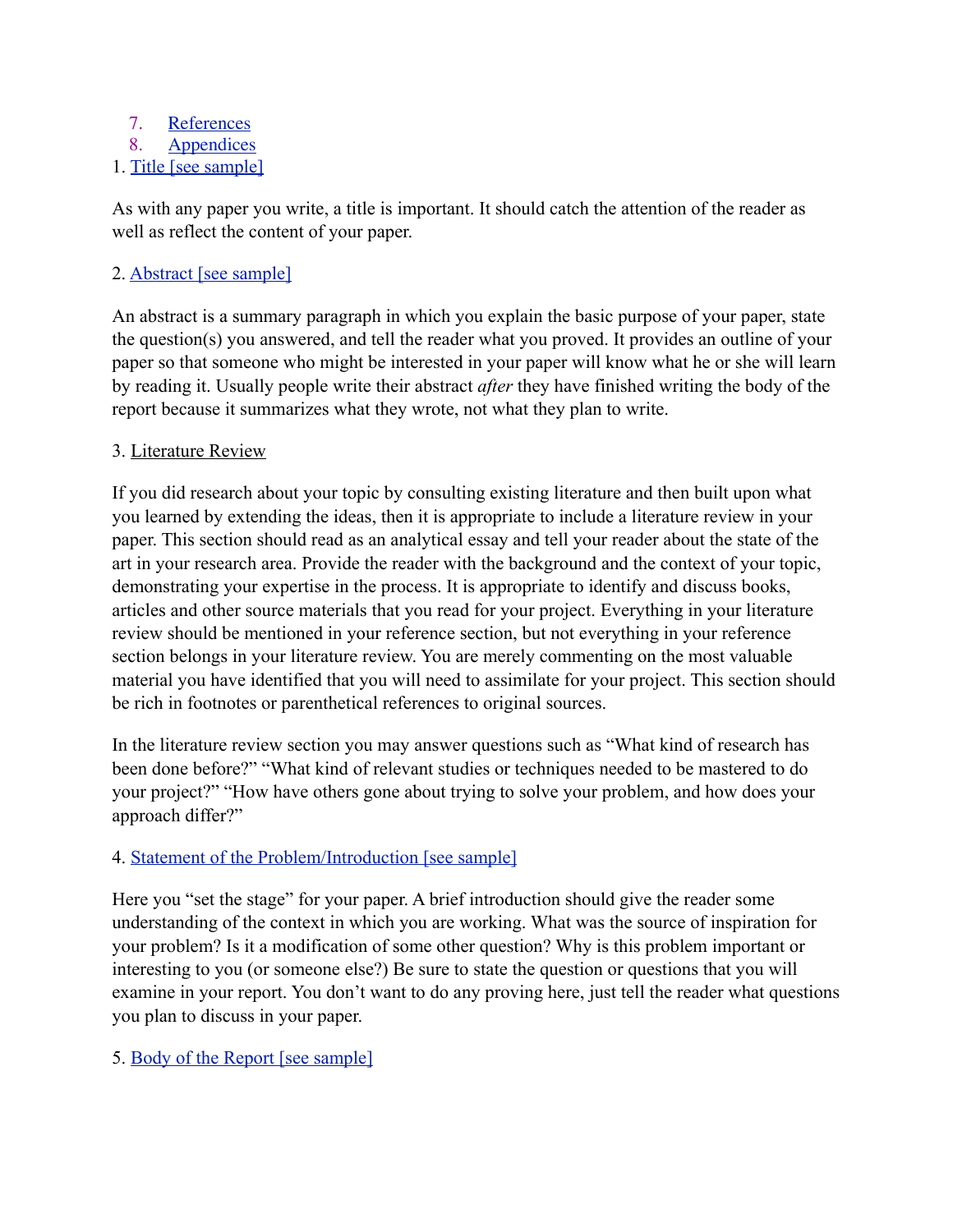Take the reader on a trip through your research project. Using your <u>log book</u> as your guide, start with your initial explorations and conjectures. Explain any definitions and notation that you developed. Tell the reader what you discovered as you learned more about the problem. Provide any numeric, geometric or symbolic examples that guided you toward your conjectures. Show your results. Explain how you proved your conjectures.

The body of your report should be a mix of English narrative and more abstract representations. Be sure to include lots of examples to help your reader understand your reasoning. If your paper is very long, you can divide the body of your report into sections so that it easier to tackle the various aspects of your work.

#### 6. [Ideas for Further Research \[see sample\]](http://www2.edc.org/makingmath/handbook/teacher/presentingYourResearch/presentingYourResearch.asp#FurtherResearch)

As you worked on your research project, questions that you didn't have time to answer, or that were beyond the scope of what you were doing, undoubtedly surfaced. State those questions here. Maybe you will inspire someone else to tackle those questions. Maybe you will work on them yourself at another time. By posing them here, you participate in advancing the field of mathematics. You place your work within a larger framework of inquiry.

#### 7. [References \[see sample\]](http://www2.edc.org/makingmath/handbook/teacher/presentingYourResearch/presentingYourResearch.asp#References)

As with any research paper, you must give credit to the people whose work you used in writing your report. Include articles and books that you used. It is also appropriate to cite articles and other material that you found on the World Wide Web. There is more than one accepted form for referencing materials; here we provide examples using the APA (American Psychological Association) style. For more complete instructions you may find one of the APA Style guides helpful. Most libraries have a copy.

Book with one author

Gauss, Carl Friedrich. (1966). Disquisitiones arithmeticae(English edition). New York, NY: Springer-Verlag.

Book with two authors

O'Daffer, Phares G. & Clemens, Stanley R. (1977).Geometry: An investigative approach. Menlo Park, CA: Addison-Wesley Publishing Company.

Edited book

Fadiman, Clifton (Ed.). (1997). Fantasia mathematica. New York: Copernicus.

Book, edition other than first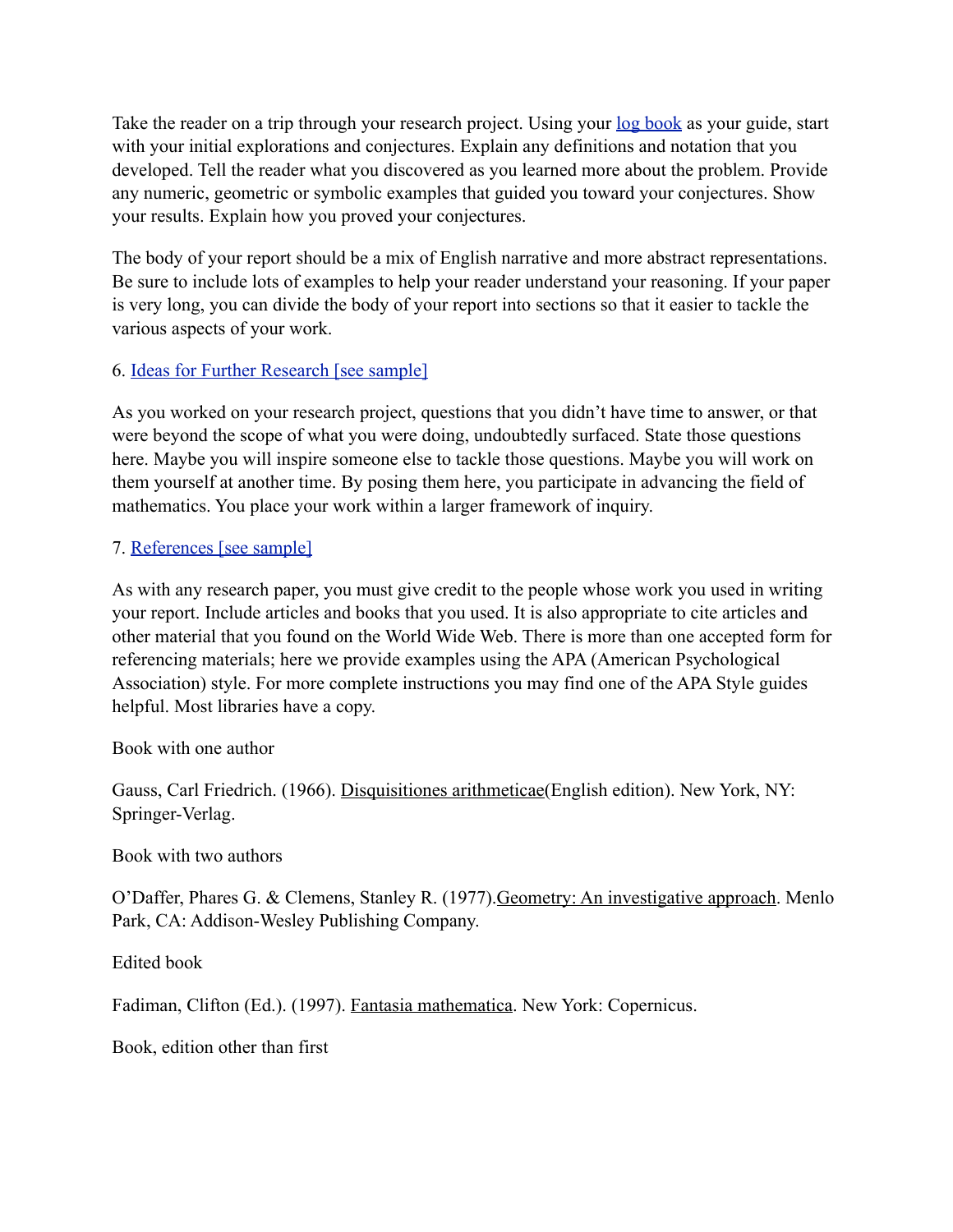Brown, Stephen I. & Walter, Marion I. (1990). The art of problem posing. (2<sup>nd</sup> ed.) Hillsdale, NJ: Erlbaum.

Essay or chapter in a collection or anthology

Epp, Susanna S. (1994) The role of proof in problem solving. In. Schoenfeld, Alan H. (Ed). Mathematical thinking and problem solving. (pp. 257-269). Hillsdale, NJ: Erlbaum.

Journal Article

Keiser, Jane M. (2000, April). The role of definition. Mathematics Teaching in the Middle School 5, 8. 506-511.

Article in a magazine

Shasha, Dennis E. (2002, January). Pinpointing a Polar Bear. Scientific American, 286, p. 96.

Daily newspaper article (note multiple pages)

Aoki, Naomi (2001, December 20). Genetic mutation gives hope to those with osteoporosis. Boston Globe, pp. E1, E6.

Abstract on CD-ROM

Brown, G. N. (1993). Borderline states: Incest and adolescence [CD-ROM]. Journal of Analytical Psychology, 38 (1), 23-25. Abstract from SilverPlatter File: Psyclit Item 80-25636

Article posted on a web site

Bridgewater State College. (1998, August 5*). APA Style: Sample Bibliographic Entries (4th ed)*. Bridgewater, MA: Clement C. Maxwell Library. Retrieved February 12, 2002, from the World Wide Web[:http://www.bridgew.edu/depts/maxwell/apa.htm](http://www.bridgew.edu/depts/maxwell/apa.htm)

# 8. Appendices

In the appendices you should include any data or material that supported your research but that was too long to include in the body of your paper. Materials in an appendix should be referenced at some point in the body of the report.

Some examples:

• If you wrote a computer program to generate more data than you could produce by hand, you should include the code and some sample output.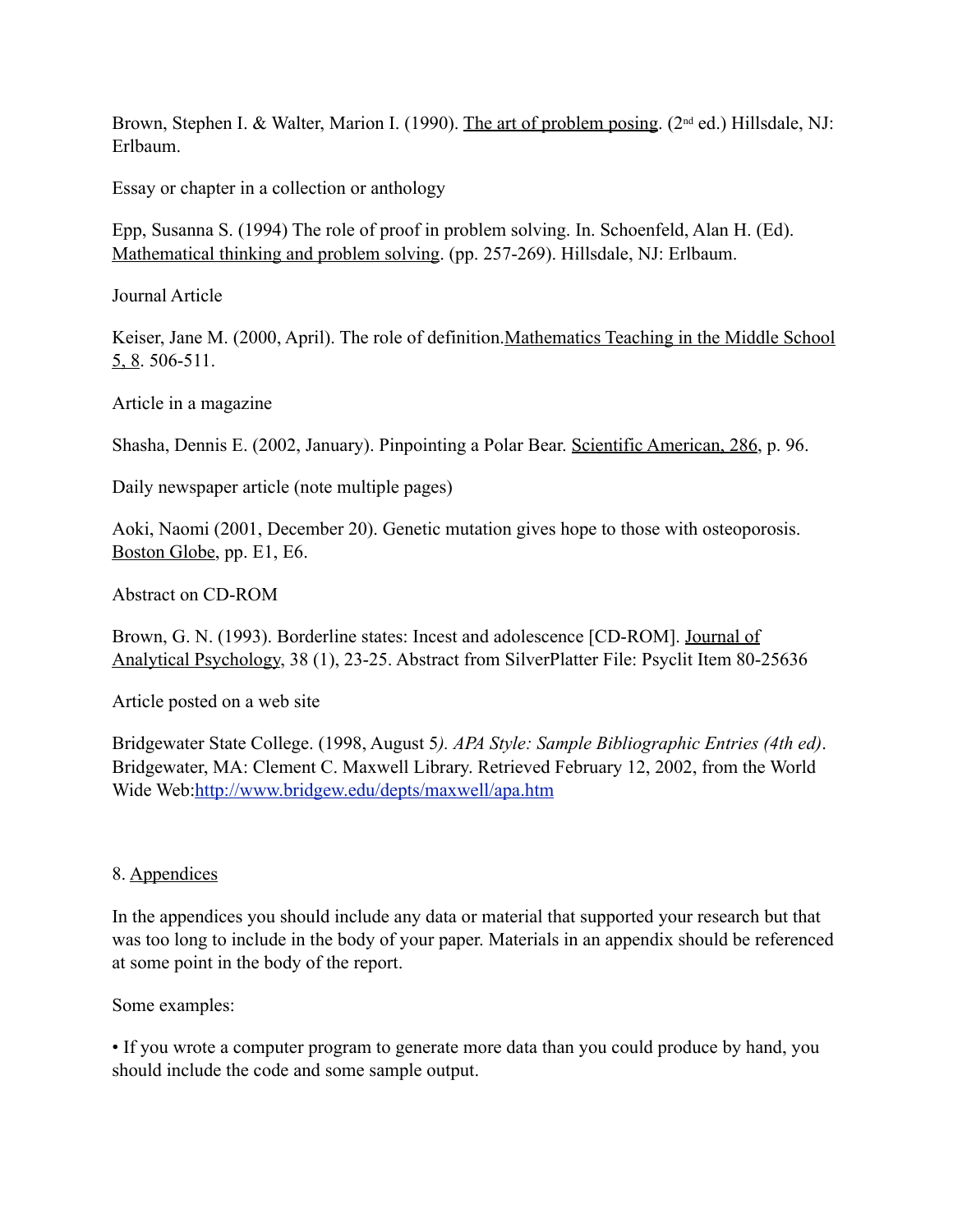• If you collected statistical data using a survey, include a copy of the survey.

• If you have lengthy tables of numbers that you do not want to include in the body of your report, you can put them in an appendix.

# **Sample Write-Up**

# **SEATING UNFRIENDLY CUSTOMERS**

# **A Combinatorics Problem**

By Lisa Honeyman February 12, 2002

# **Abstract**

The answers to combinatorial questions concerning unfriendly customers at a morning coffee shop are found. It is proven that if there are *n* seats and *c* customers who refuse to sit next to each other at a coffee shop counter, then there are  $n_{-c+1}P_c$  ways for them to sit. It is also proven that if there are *n* seats and *c* customers who refuse to sit next to each other at a circular table, then there are ways for them to sit.

# **The Problem**

In a certain coffee shop, the customers are grouchy in the early morning and none of them wishes to sit next to another at the counter.

1. Suppose there are ten seats at the counter. How many different ways can three early morning customers sit at the counter so that no one sits next to anyone else?

2. What if there are *n* seats at the counter?

3. What if we change the number of customers?

4. What if, instead of a counter, there was a round table and people refused to sit next to each other?

# **Assumptions**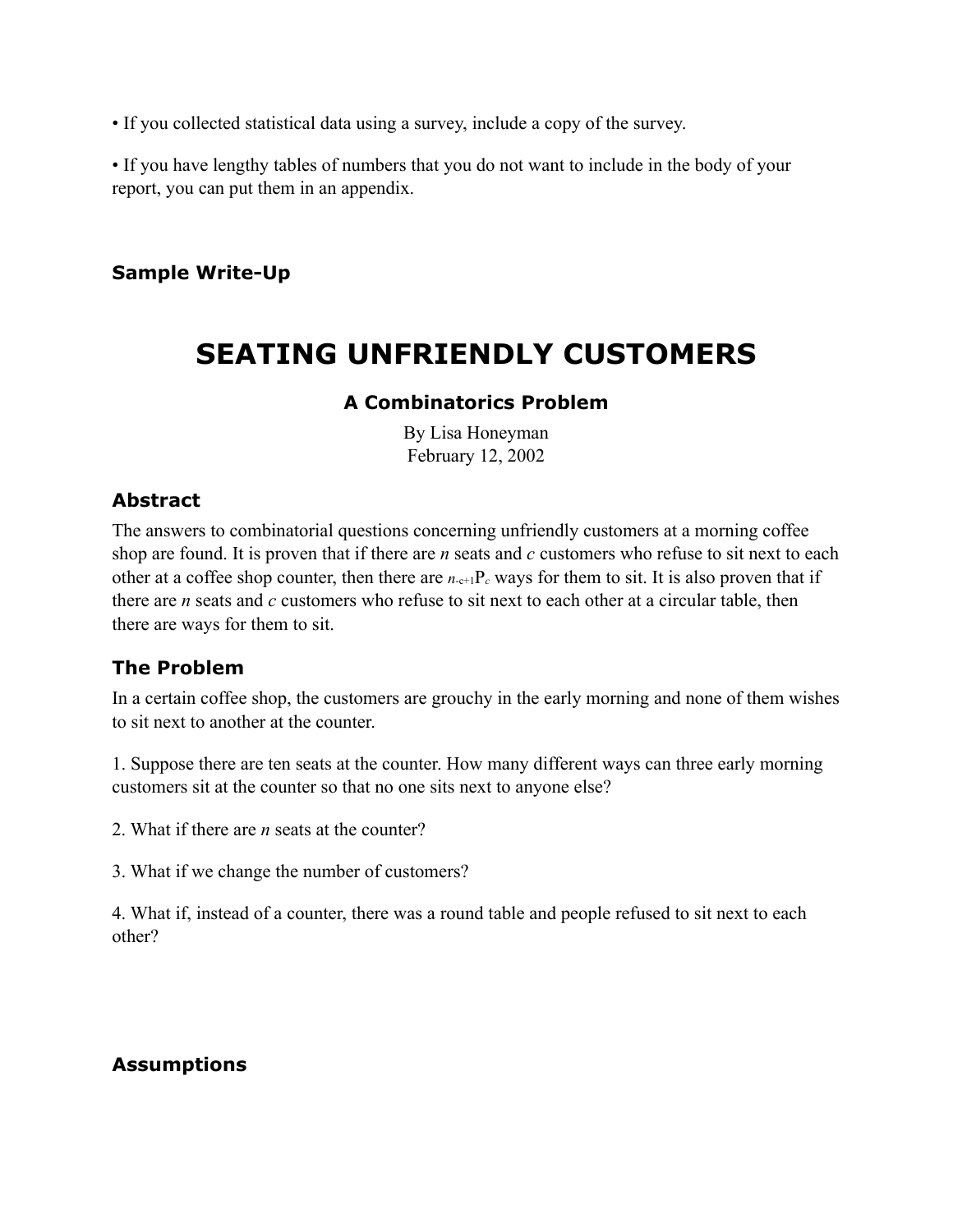I am assuming that the order in which the people sit matters. So, if three people occupy the first, third and fifth seats, there are actually 6 (3!) different ways they can do this. I will explain more thoroughly in the body of my report.

# **Body of the Report**

At first there are 10 seats available for the 3 people to sit in. But once the first person sits down, that limits where the second person can sit. Not only can't he sit in the now-occupied seat, he can't sit next to it either. What confused me at first was that if the first person sat at one of the ends, then there were 8 seats left for the second person to chose from. But if the 1<sup>st</sup> person sat somewhere else, there were only 7 remaining seats available for the second person. I decided to look for patterns. By starting with a smaller number of seats, I was able to count the possibilities more easily. I was hoping to find a pattern so I could predict how many ways the 10 people could sit without actually trying to count them all. I realized that the smallest number of seats I could have would be 5. Anything less wouldn't work because people would have to sit next to each other. So, I started with 5 seats. I called the customers A, B, and C.

With 5 seats there is only one configuration that works.

1st 2nd 3rd 4th 5th A B

 $\overline{C}$ 

As I said in my assumptions section, I thought that the order in which the people sit is important. Maybe one person prefers to sit near the coffee maker or by the door. These would be different, so I decided to take into account the different possible ways these 3 people could occupy the 3 seats shown above. I know that ABC can be arranged in  $3! = 6$  ways. (ABC, ACB, BAC, BCA, CAB, CBA). So there are 6 ways to arrange 3 people in 5 seats with spaces between them. But, there is only one configuration of seats that can be used. (The  $1<sup>st</sup>$ ,  $3<sup>rd</sup>$ , and  $5<sup>th</sup>$ ).

Next, I tried 6 seats. I used a systematic approach to show that there are 4 possible arrangements of seats. This is how my systematic approach works: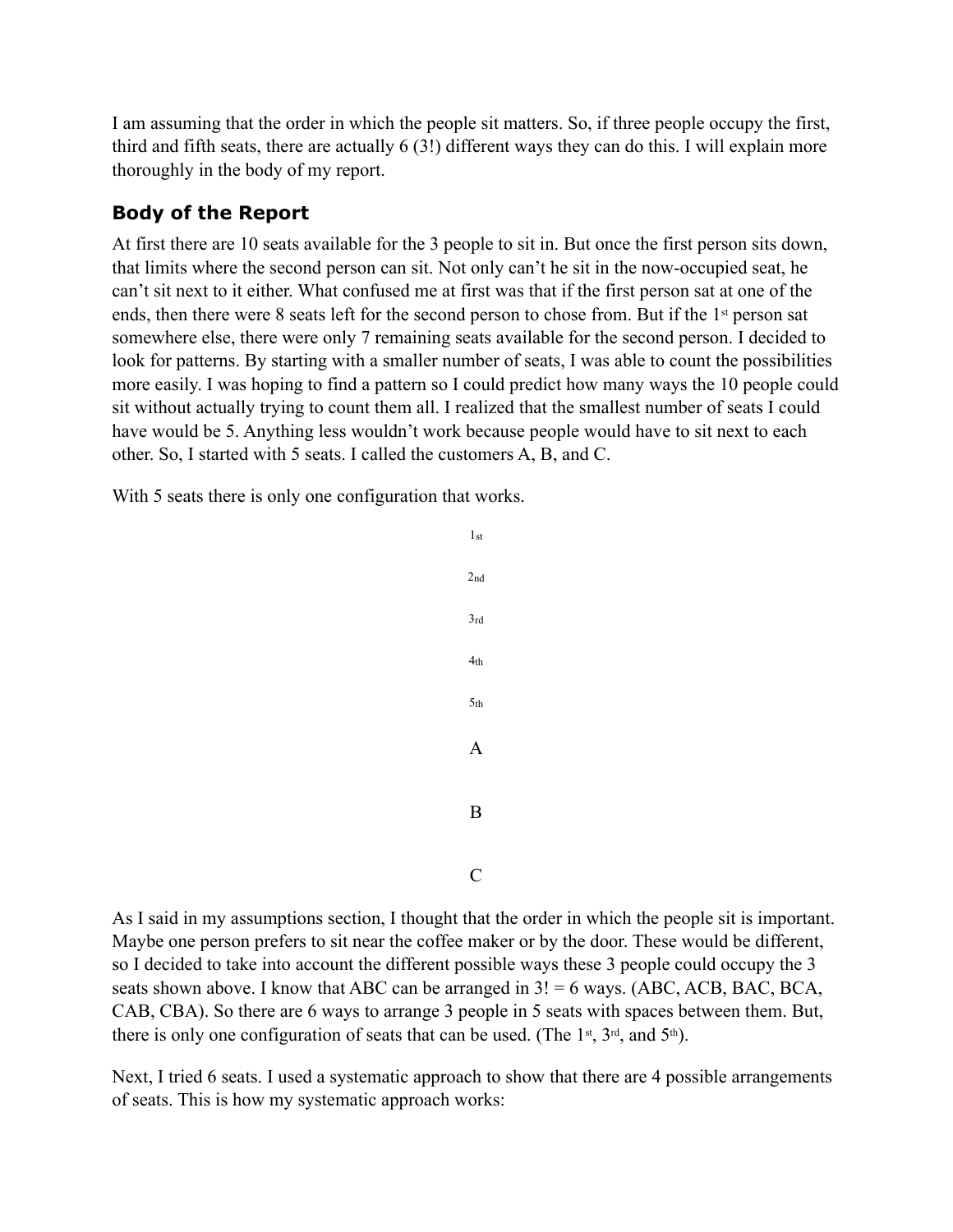Assign person A to the 1<sup>st</sup> seat. Put person B in the 3<sup>rd</sup> seat, because he can't sit next to person A. Now, person C can sit in either the 5<sup>th</sup> or 6<sup>th</sup> positions. (see the top two rows in the chart, below.) Next suppose that person B sits in the  $4<sup>th</sup>$  seat (the next possible one to the right.) That leaves only the  $6<sup>th</sup>$  seat free for person C. (see row 3, below.) These are all the possible ways for the people to sit if the 1<sup>st</sup> seat is used. Now put person A in the 2<sup>nd</sup> seat and person B in the 4<sup>th</sup>. There is only one place where person C can sit, and that's in the  $6<sup>th</sup>$  position. (see row 4, below.) There are no other ways to seat the three people if person A sits in the 2nd seat. So, now we try putting person A in the 3rd seat. If we do that, there are only 4 seats that can be used, but we know that we need at least 5, so there are no more possibilities.

> 1st 2nd 3rd 4th 5th 6th row 1 A B C row 2 A

> > B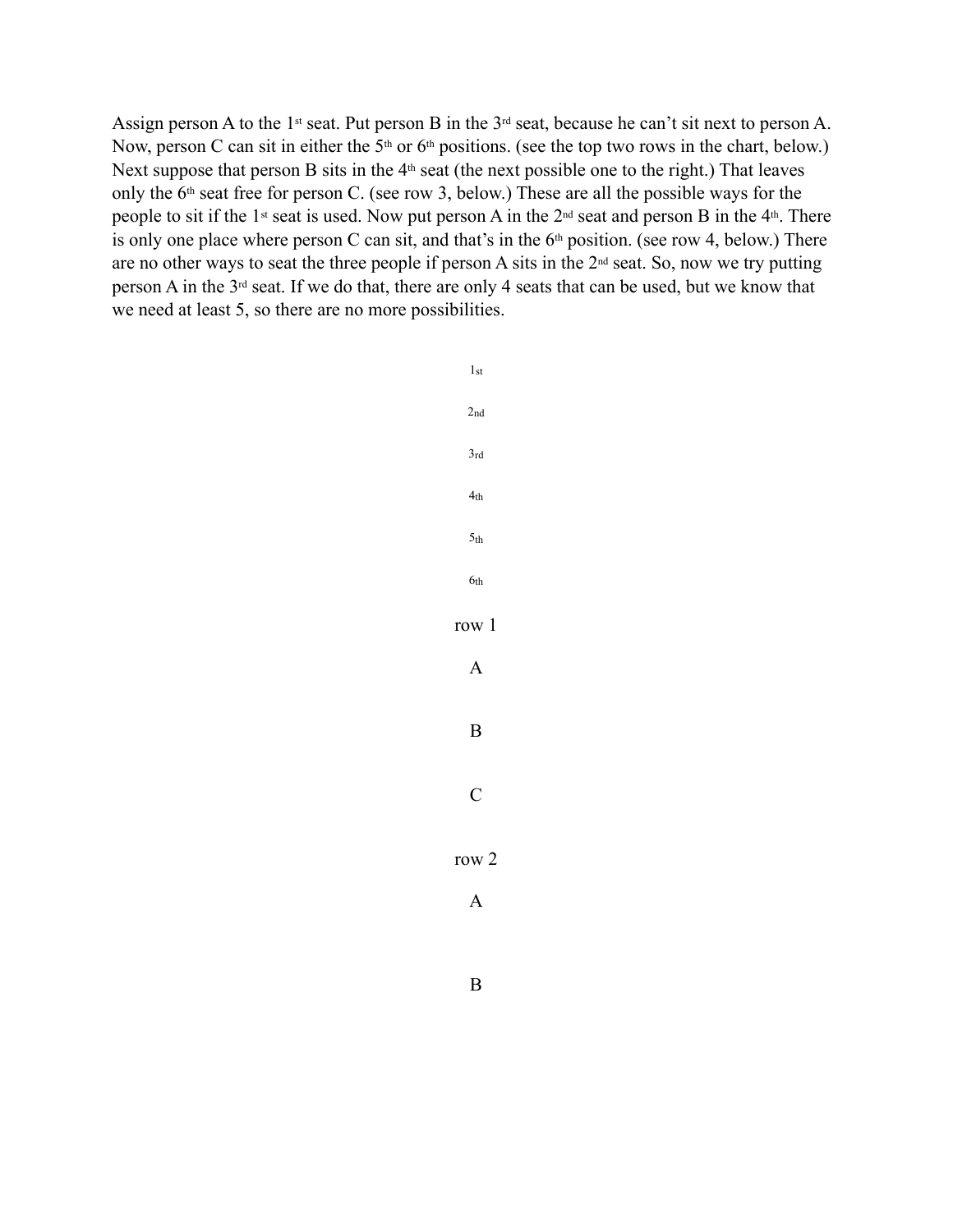row 3

A

B

row 4

A

C

B

C

Possible seats 3 people could occupy if there are 6 seats

Once again, the order the people sit in could be ABC, BAC, etc. so there are  $4 * 6 = 24$  ways for the 3 customers to sit in 6 seats with spaces between them.

I continued doing this, counting how many different groups of seats could be occupied by the three people using the systematic method I explained. Then I multiplied that number by 6 to account for the possible permutations of people in those seats. I created the following table of what I found.

Total # of seats

(*n*)

# of groups of 3 possible

# ways 3 people can sit in *n* seats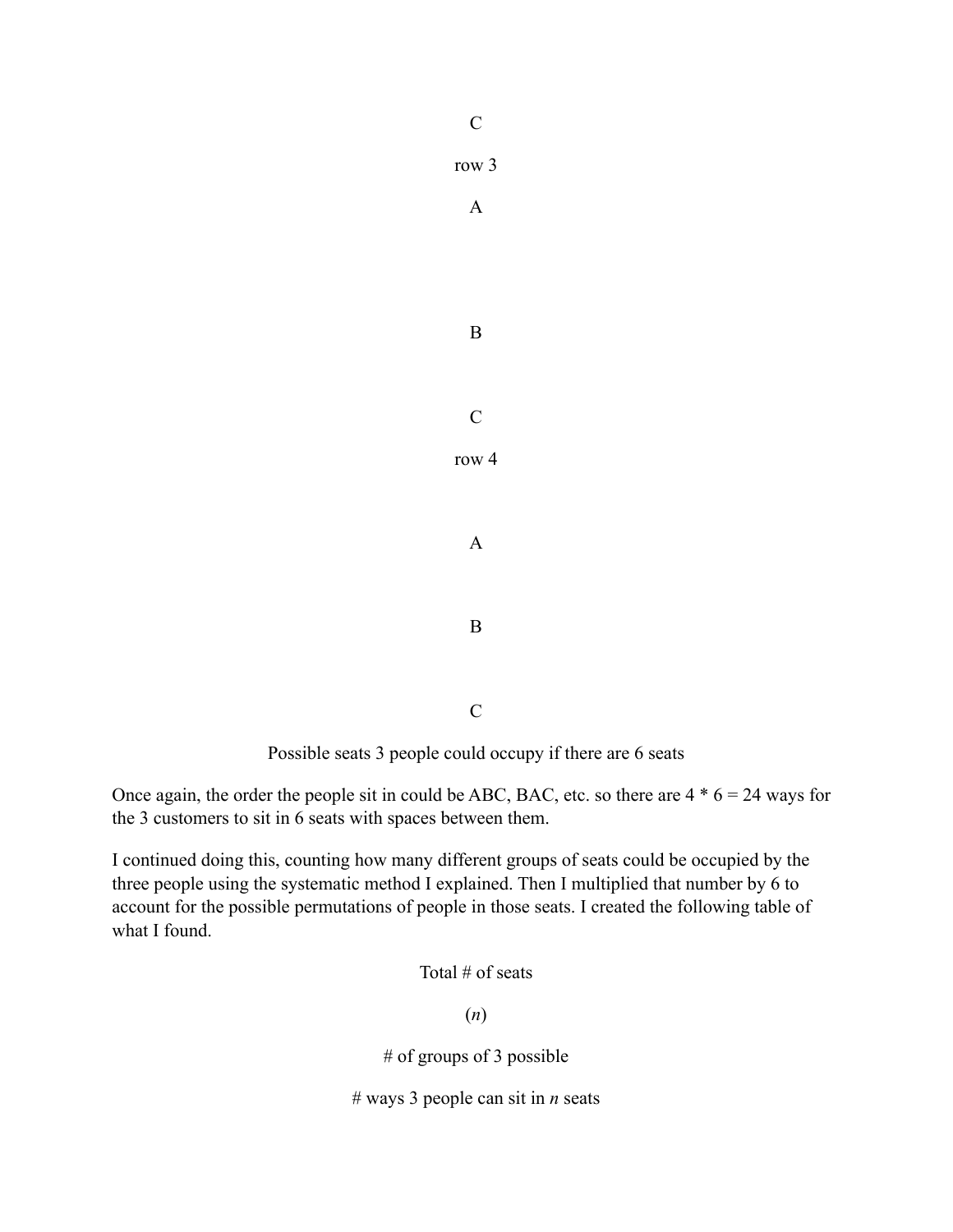Next I tried to come up with a formula. I decided to look for a formula using combinations or permutations. Since we are looking at 3 people, I decided to start by seeing what numbers I would get if I used  ${}_{n}C_{3}$  and  ${}_{n}P_{3}$ .

> ${}_{3}C_{3} = 1$   ${}_{4}C_{3} = 4$   ${}_{5}C_{3} = 10$   ${}_{6}C_{3} = 20$  $_3P_3 = 6$   $_4P_3 = 24$   $_5P_3 = 60$   $_6P_3 = 120$

Surprisingly enough, these numbers matched the numbers I found in my table. However, the n in  $n_{\rm n}P_r$  and  $n_{\rm cr}C_r$  seemed to be two less than the total # of seats I was investigating.

#### **Conjecture 1:**

Given *n* seats at a lunch counter, there are  $n_2C_3$  ways to select the three seats in which the customers will sit such that no customer sits next to another one. There are *n*-2P<sub>3</sub>ways to seat the 3 customers in such a way than none sits next to another.

After I found a pattern, I tried to figure out why *n*-2C<sub>3</sub> works. (If the formula worked when order didn't matter it could be easily extended to when the order did, but the numbers are smaller and easier to work with when looking at combinations rather than permutations.)

#### **Proof:**

In order to prove Conjecture 1 convincingly, I need to show two things: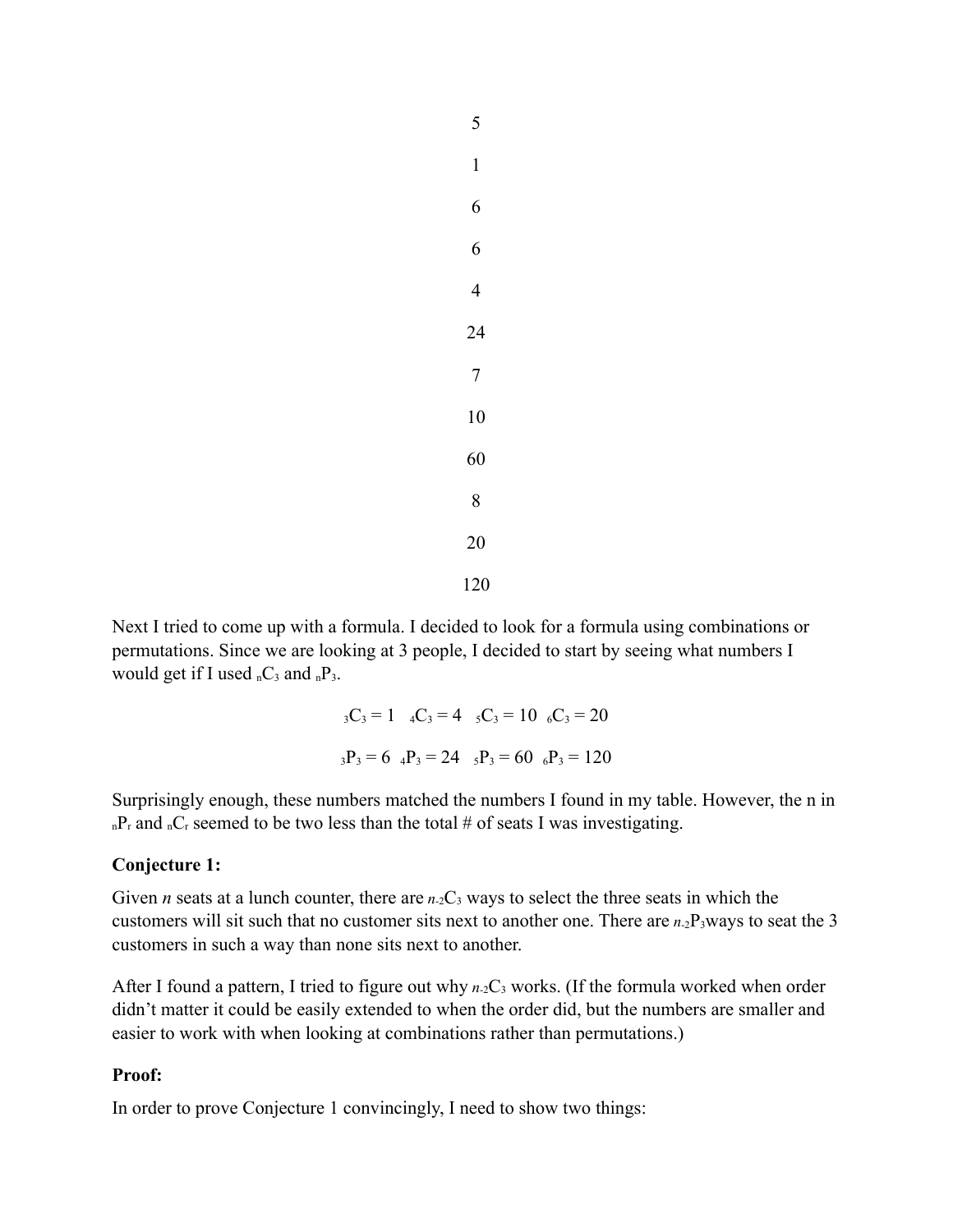(1) Each *n* – 2 seat choice leads to a legal *n* seat configuration.

(2) Each *n* seat choice resulted from a unique  $n - 2$  seat configuration.

To prove these two things I will show

(3) There is a function, *f*, such that  $f(n-2)$  non-separated seats) *n* separated seats

(4) There is a function, *g*, such that  $g(n)$  separated seats)  $n-2$  non-separated seats

And then conclude that these two procedures are both functions and therefore 1—1.

#### **Claim (1):** Each  $(n-2)$ -seat choice leads to a legal *n* seat configuration.

Suppose there were only  $n - 2$  seats to begin with. First we pick three of them in which to put people, without regard to whether or not they sit next to each other. But, in order to guarantee that they don't end up next to another person, we introduce an empty chair to the right of each of the first two people. It would look like this:

We don't need a third "new" seat because once the person who is farthest to the right sits down, there are no more customers to seat. So, we started with  $n-2$  chairs but added two for a total of *n* chairs. Anyone entering the restaurant after this procedure had been completed wouldn't know that there had been fewer chairs before these people arrived and would just see three customers sitting at a counter with *n* chairs. This procedure guarantees that two people will not end up next to each other. Thus, each  $(n - 2)$ -seat choice leads to a unique, legal *n* seat configuration.

Using mathematical notation: Suppose  $s_1$ ,  $s_2$  and  $s_3$  are the locations selected with all three distinct. That is,  $s_2$   $s_1 + 1$  and  $s_3$   $s_2 + 1$ . Then the people will actually end up sitting in seats at locations  $s_1 = s_1$ ,  $s_2 = s_2 + 1$  and  $s_3 = s_3 + 2$ . Combining these formulas with the original conditions yields:

$$
s_2' = s_2 + 1 \quad s_1 + 2 = s_1' + 2
$$
  

$$
s_3' = s_3 + 2 \quad s_2 + 3 = s_2' + 2
$$

Therefore, positions  $s_1$ '  $s_2$ ', and  $s_3$ ' are all separated by at least one vacant seat.

This is a function that maps each combination of 3 seats selected from  $n-2$  seats onto a unique arrangement of *n* seats with 3 separated customers. Therefore, it is invertible.

 $f(n-2)$  non-separated seats) *n* separated seats

#### **Claim (2): Each 10-seat choice has a unique 8-seat configuration.**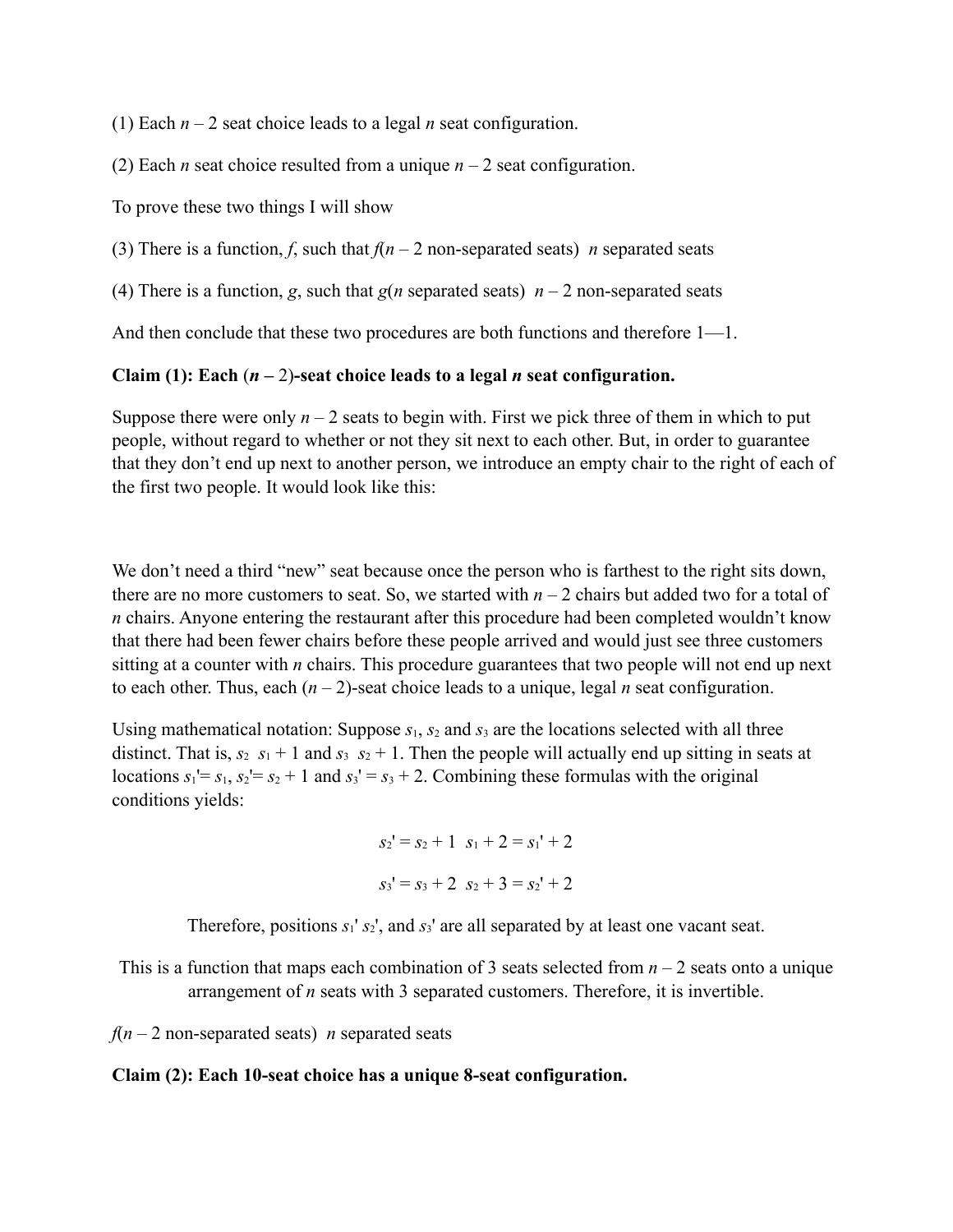Given a legal 10-seat configuration, each of the two left-most diners must have an open seat to his/her right. Remove it and you get a unique 8-seat arrangement. If, in the 10-seat setting, we have  $q_1 > q_2$ ,  $q_3$ ;  $q_3 - 1 > q_2$ , and  $q_2 - 1 > q_1$ , then the 8 seat positions are  $q_1' = q_2$ ,  $q_2' = q_2 - 1$ , and  $q_3' = q_3 - 2$ . Combining these equations with the conditions we have

 $q_2' = q_2 - 1$  which implies  $q_2' > q_1 = q_1'$ 

 $q_3' = q_3 - 2$  which implies  $q_3' > q_2 - 1 = q_2'$ 

Since  $q_3' > q_2' > q_1'$ , these seats are distinct. If the diners are seated in locations  $q_1, q_2$ , and  $q_3$ (where  $q_3 - 1 > q_2$  and  $q_2 - 1 > q_1$ ) and we remove the two seats to the right of  $q_1$  and  $q_2$ , then we can see that the diners came from  $q_1$ ,  $q_2 - 1$ , and  $q_3 - 2$ . This is a function that maps a legal 10seat configuration to a unique 8-seat configuration.

 $g(n)$  separated seats)  $n-2$  non-separated seats.

The size of a set can be abbreviated *s*( ). I will use the abbreviation *S* to stand for *n*separated seats and *N* to stand for the  $n-2$  non-separated seats.

 $s(S)$  *s*(*N*) because  $f(N)$  *S* 

and *s*(*N*) *s*(*S*) because *g*(*S*) *N*

therefore  $s(N) = s(S)$ .

Because the sets are the same size, these functions are 1—1.

Using the technique of taking away and adding empty chairs, I can extend the problem to include any number of customers. For example, if there were 4 customers and 10 seats there would be  $T_7C_4 = 35$  different combinations of chairs to use and  $T_4 = 840$  ways for the customers to sit (including the fact that order matters). You can imagine that three of the ten seats would be introduced by three of the customers. So, there would only be 7 to start with.

In general, given *n* seats and *c* customers, we remove *c-*1 chairs and select the seats for the *c* customers. This leads to the formula  $n_{-}(c_{-1})C_c = n_{-}c_{+1}C_c$  for the number of arrangements.

Once the number of combinations of seats is found, it is necessary to multiply by *c*! to find the number of permutations. Looking at the situation of 3 customers and using a little algebraic manipulation, we get the <sub>*n*</sub>P<sub>3</sub> formula shown below.

 $n_2C_3$  = = (by definition)

If we multiply  $n_2C_3$  by 3! we get  $= n_2P_3$  (also by definition)

This same algebraic manipulation works if you have *c* people rather than 3, resulting  $\text{im.c}_{+1}P_c$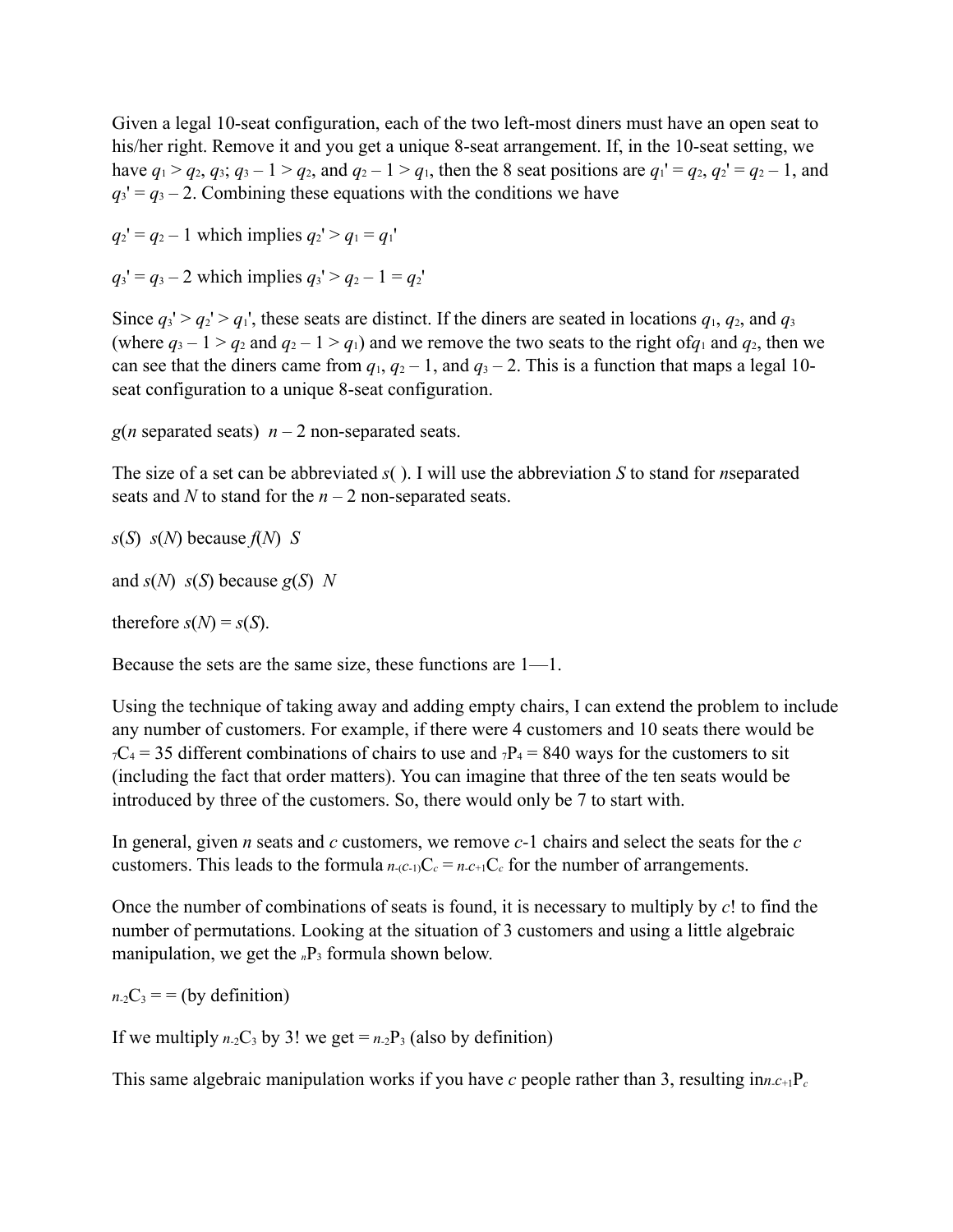#### **Answers to Questions**

- 1. With 10 seats there are  $_8P_3 = 336$  ways to seat the 3 people.
- 2. My formula for *n* seats and 3 customers is: *n*-2P3.
- 3. My general formula for *n* seats and *c* customers, is:  $n_{\text{c}}c_{-1}P_c = n_{\text{c}+1}P_c$

\_\_\_\_\_\_\_\_\_\_\_\_\_\_\_\_\_\_\_\_\_\_\_\_\_\_\_\_\_\_\_\_\_\_\_\_\_\_\_\_\_\_\_\_\_\_\_\_\_\_\_\_\_\_\_\_\_\_\_\_\_\_\_\_\_ \_

After I finished looking at this question as it applied to people sitting in a row of chairs at a counter, I considered the last question, which asked would happen if there were a round table with people sitting, as before, always with at least one chair between them.

I went back to my original idea about each person dragging in an extra chair that she places to her right, barring anyone else from sitting there. There is no end seat, so even the last person needs to bring an extra chair because he might sit to the left of someone who has already been seated. So, if there were 3 people there would be 7 seats for them to choose from and 3 extra chairs that no one would be allowed to sit in. By this reasoning, there would be  $\tau C_3 = 35$  possible configurations of chairs to choose and  $_7P_3$  = 840 ways for 3 unfriendly people to sit at a round table.

**Conjecture 2:** Given 3 customers and *n* seats there are *n*-3C3 possible groups of 3 chairs which can be used to seat these customers around a circular table in such a way that no one sits next to anyone else.

**My first attempt at a proof:** To test this conjecture I started by listing the first few numbers generated by my formula:

When  $n = 6$  6-3C<sub>3</sub> = 3C<sub>3</sub> = 1 When  $n = 7$   $_{7-3}C_3 = _4C_3 = 4$ When  $n = 8$   $_{8-3}C_3 = _5C_3 = 10$ When  $n = 9$   $_{9\text{-}3}C_3 = _{6}C_3 = 20$ 

Then I started to systematically count the first few numbers of groups of possible seats. I got the numbers shown in the following table. The numbers do not agree, so something is wrong probably my conjecture!

Total # of seats (*n*)

# of groups of 3 possible

# of possible configurations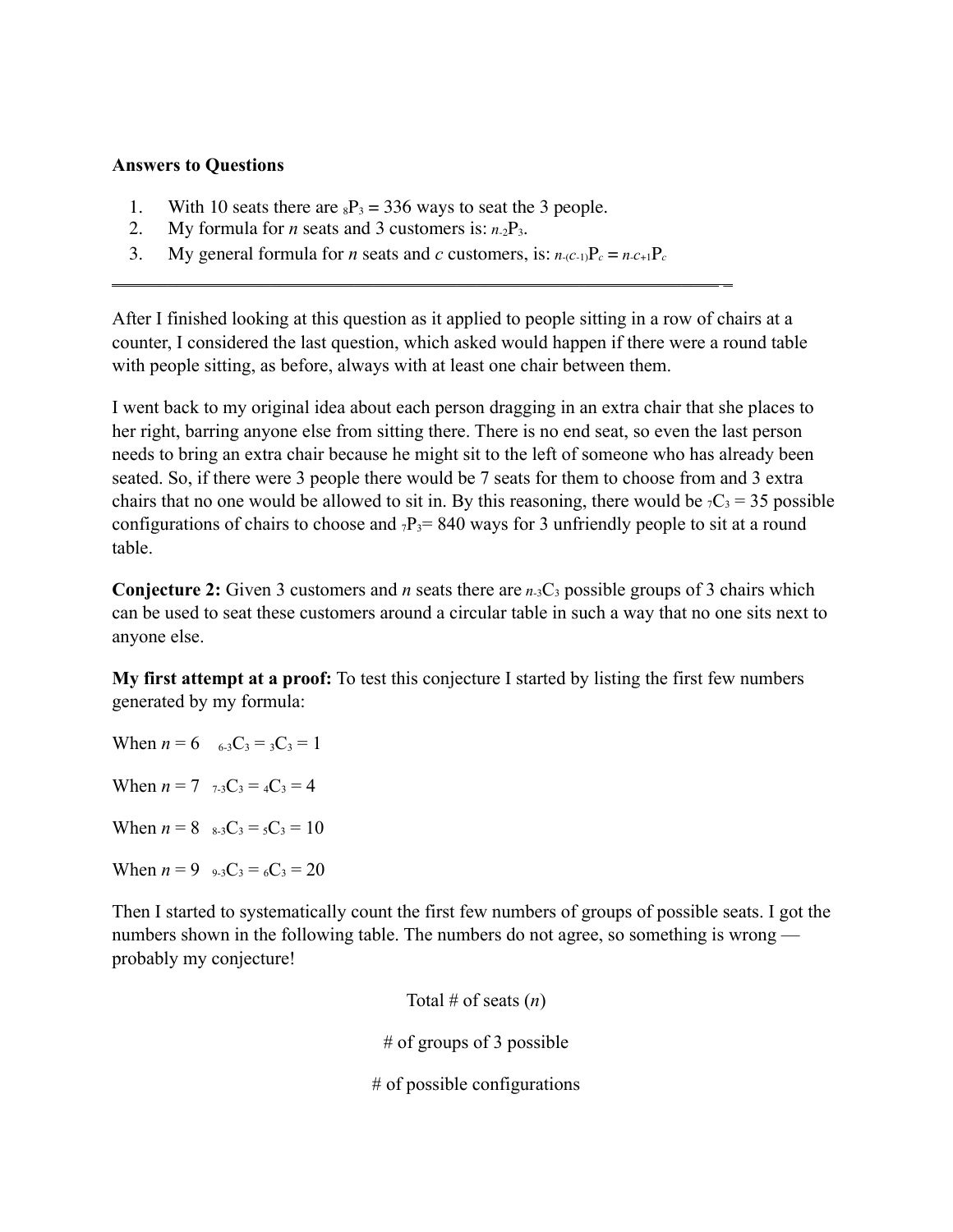I looked at a circular table with 8 people and tried to figure out the reason this formula doesn't work. If we remove 3 seats (leaving 5) there are 10 ways to select 3 of the 5 remaining chairs.  $(5C_3)$ .

The circular table at the left in the figure below shows the  $n-3$  (in this case 5) possible chairs from which 3 will be randomly chosen. The arrows point to where the person who selects that chair could end up. For example, if chair **A** is selected, that person will definitely end up in seat #1 at the table with 8 seats. If chair **B** is selected but chair **A** is not, then seat **2** will end up occupied. However, if chair **A** and **B** are selected, then the person who chose chair **B** will end up in seat **3**. The arrows show all the possible seats in which a person who chose a particular chair could end. Notice that it is impossible for seat #8 to be occupied. This is why the formula  ${}_{5}C_{3}$ doesn't work. It does not allow all seats at the table of 8 to be chosen.

The difference is that in the row-of-chairs-at-a-counter problem there is a definite "starting point" and "ending point." The first chair can be identified as the one farthest to the left, and the last one as the one farthest to the right. These seats are unique because the "starting point" has no seat to the left of it and the "ending point" has no seat to its right. In a circle, it is not so easy.

Using finite differences I was able to find a formula that generates the correct numbers: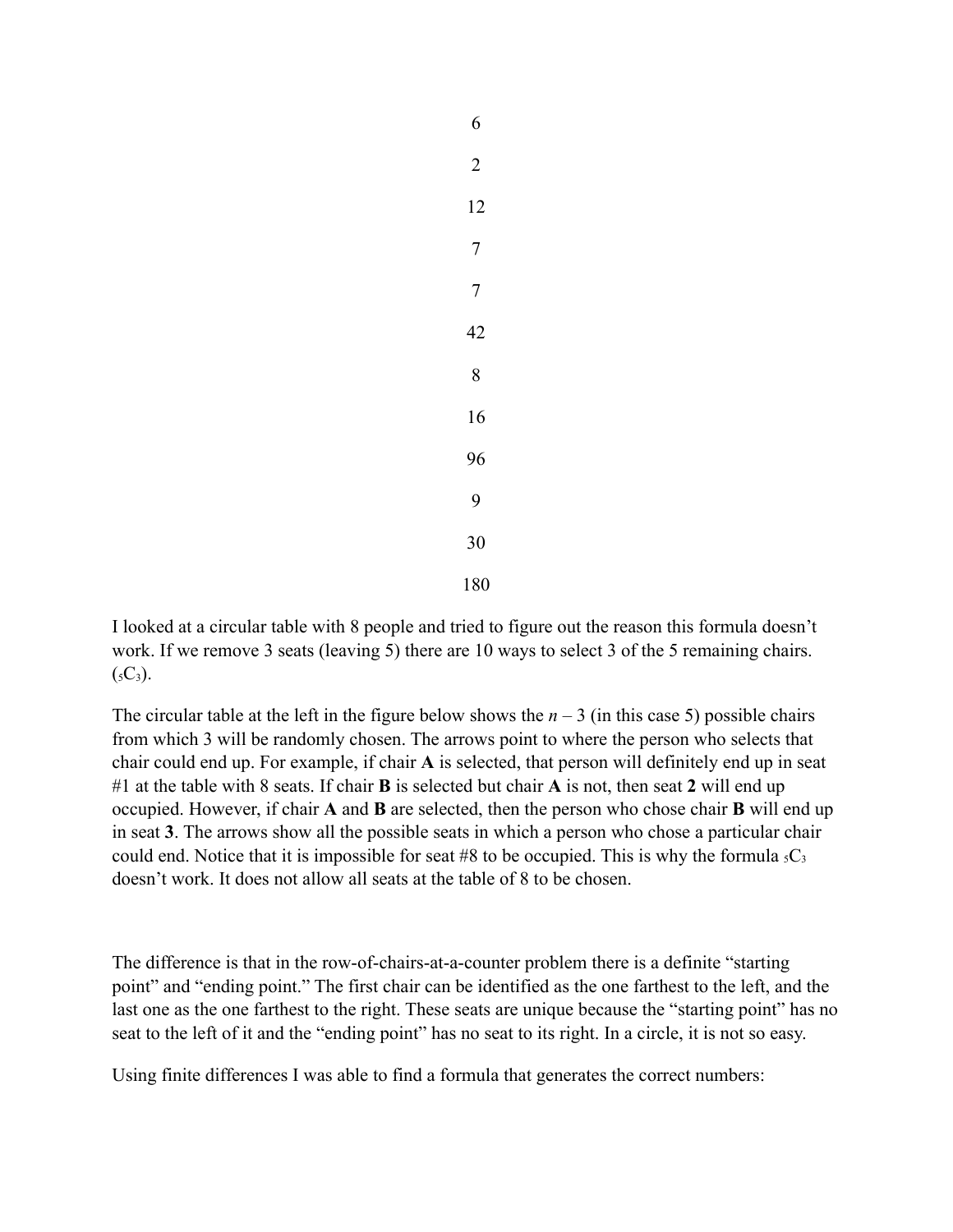$tn = (n^3 - 9n^2 + 20n)$ . I used this formula to predict the next two numbers in the chart and confirmed them by hand.

| Total # of seats $(n)$         |
|--------------------------------|
| # of groups of 3 possible      |
| $#$ of possible configurations |
| 10                             |
| 50                             |
| 300                            |
| 11                             |
| 77                             |
| 462                            |

**Conjecture 3:** Given 3 customers and *n* seats there are  $(n^3 - 9n^2 + 20n)$  = possible groups of 3 chairs that can be used to seat these customers around a circular table in such a way that no one sits next to anyone else and  $n(n-4)(n-5)$  possible configurations if order matters. Note that the factored form of this cubic function gives clues to how the problem works.

**Proof:** We need to establish a "starting point." This could be any of the *n* seats. So, we select one and seat person A in that seat. Person B cannot sit on this person's left (as he faces the table), so we must eliminate that as a possibility. Also, remove any 2 other chairs, leaving  $(n - 4)$  possible seats where the second person can sit. Select another seat and put person B in it. Now, select any other seat from the  $(n - 5)$  remaining seats and put person C in that. Finally, take the two seats that were previously removed and put one to the left of B and one to the left of C.

The following diagram should help make this procedure clear.

Finally, if we decide that the order in which the diners sit does *not* matter, we can divide the function  $f(n) = n(n-4)(n-5)$  by 3! so we don't count each configuration 6 times. This results in the function:  $g(n)$  = , which predicts how many groups of 3 chairs can be used to seat unfriendly customers around a circular table.

In a manner similar to the method I used in the row-of-chairs-at-a-counter problem, this could be proven more rigorously.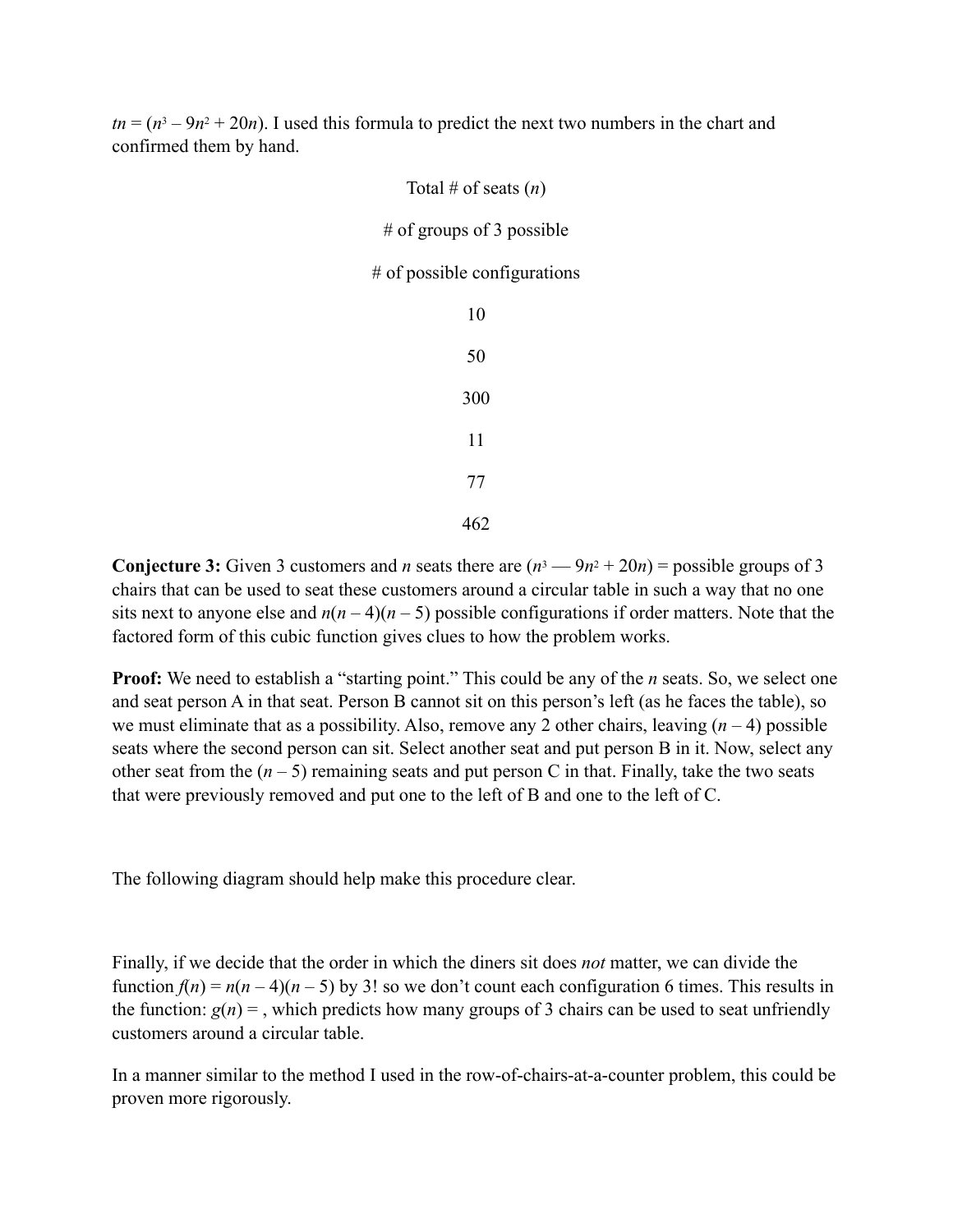#### **An Idea for Further Research:**

Consider a grid of chairs in a classroom and a group of 3 very smelly people. No one wants to sit adjacent to anyone else. (There would be 9 empty seats around each person.) Suppose there are 16 chairs in a room with 4 rows and 4 columns. How many different ways could 3 people sit? What if there was a room with *n* rows and *n*columns? What if it had *n* rows and *m* columns?

#### **References:**

Abrams, Joshua. Education Development Center, Newton, MA. December 2001 - February 2002. Conversations with my mathematics mentor.

Brown, Richard G. 1994. Advanced Mathematics. Evanston, Illinois. McDougal Littell Inc. pp. 578-591

# **The Oral Presentation**

Giving an oral presentation about your mathematics research can be very exciting! You have the opportunity to share what you have learned, answer questions about your project, and engage others in the topic you have been studying. After you finish doing your mathematics research, you may have the opportunity to present your work to a group of people such as your classmates, judges at a science fair or other type of contest, or educators at a conference. With some advance preparation, you can give a thoughtful, engaging talk that will leave your audience informed and excited about what you have done.

# **Planning for Your Oral Presentation**

In most situations, you will have a time limit of between 10 and 30 minutes in which to give your presentation. Based upon that limit, you must decide what to include in your talk. Come up with some good examples that will keep your audience engaged. Think about what vocabulary, explanations, and proofs are really *necessary* in order for people to understand your work. It is important to keep the information as simple as possible while accurately representing what you've done. It can be difficult for people to understand a lot of technical language or to follow a long proof during a talk. As you begin to plan, you may find it helpful to create an outline of the points you want to include. Then you can decide how best to make those points clear to your audience.

You must also consider who your audience is and where the presentation will take place. If you are going to give your presentation to a single judge while standing next to your project display, your presentation will be considerably different than if you are going to speak from the stage in an auditorium full of people! Consider the background of your audience as well. Is this a group of people that knows something about your topic area? Or, do you need to start with some very basic information in order for people to understand your work? If you can tailor your presentation to your audience, it will be much more satisfying for them and for you.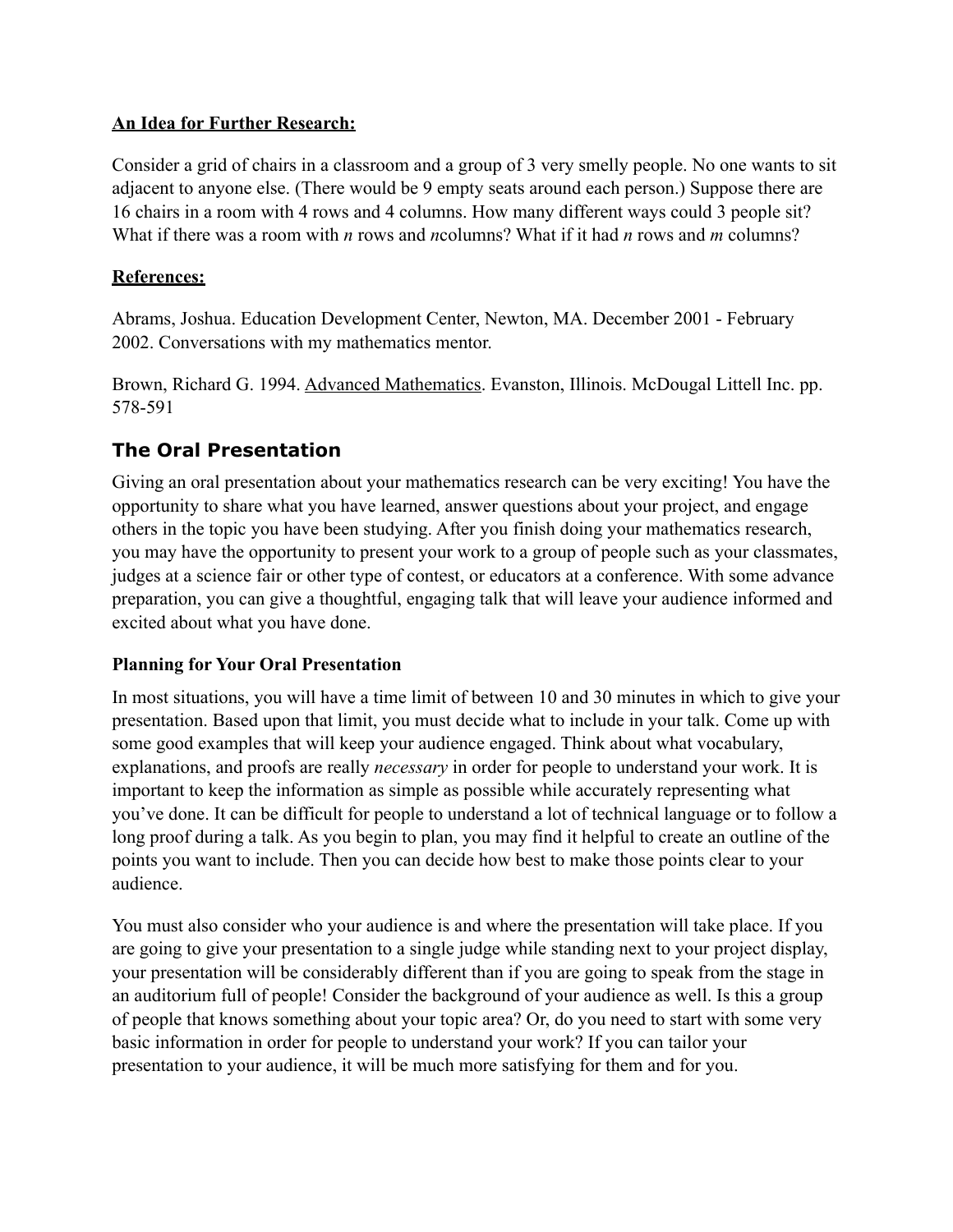No matter where you are presenting your speech and for whom, the structure of your presentation is very important. There is an old bit of advice about public speaking that goes something like this: "Tell em what you're gonna tell 'em. Tell 'em. Then tell 'em what you told 'em." If you use this advice, your audience will find it very easy to follow your presentation. Get the attention of the audience and tell them what you are going to talk about, explain your research, and then following it up with a re-cap in the conclusion.

### **Writing Your Introduction**

Your introduction sets the stage for your entire presentation. The first 30 seconds of your speech will either capture the attention of your audience or let them know that a short nap is in order. You want to capture their attention. There are many different ways to start your speech. Some people like to tell a joke, some quote famous people, and others tell stories.

Here are a few examples of different types of openers.

You can use a quote from a famous person that is engaging and relevant to your topic. For example:

• Benjamin Disraeli once said, "There are three kinds of lies: lies, damn lies, and statistics." Even though I am going to show you some statistics this morning, I promise I am not going to lie to you! Instead, . . .

• The famous mathematician, Paul Erdös, said, "A Mathematician is a machine for turning coffee into theorems." Today I'm here to show you a great theorem that I discovered and proved during my mathematics research experience. And yes, I did drink a lot of coffee during the project!

• According to Stephen Hawking, "Equations are just the boring part of mathematics." With all due respect to Dr. Hawking, I am here to convince you that he is wrong. Today I'm going to show you one equation that is not boring at all!

Some people like to tell a short story that leads into their discussion.

"Last summer I worked at a diner during the breakfast shift. There were 3 regular customers who came in between 6:00 and 6:15 every morning. If I tell you that you didn't want to talk to these folks before they've had their first cup of coffee, you'll get the idea of what they were like. In fact, these people never sat next to each other. That's how grouchy they were! Well, their antisocial behavior led me to wonder, how many different ways could these three grouchy customers sit at the breakfast counter without sitting next to each other? Amazingly enough, my summer job serving coffee and eggs to grouchy folks in Boston led me to an interesting combinatorics problem that I am going to talk to you about today."

A short joke related to your topic can be an engaging way to start your speech.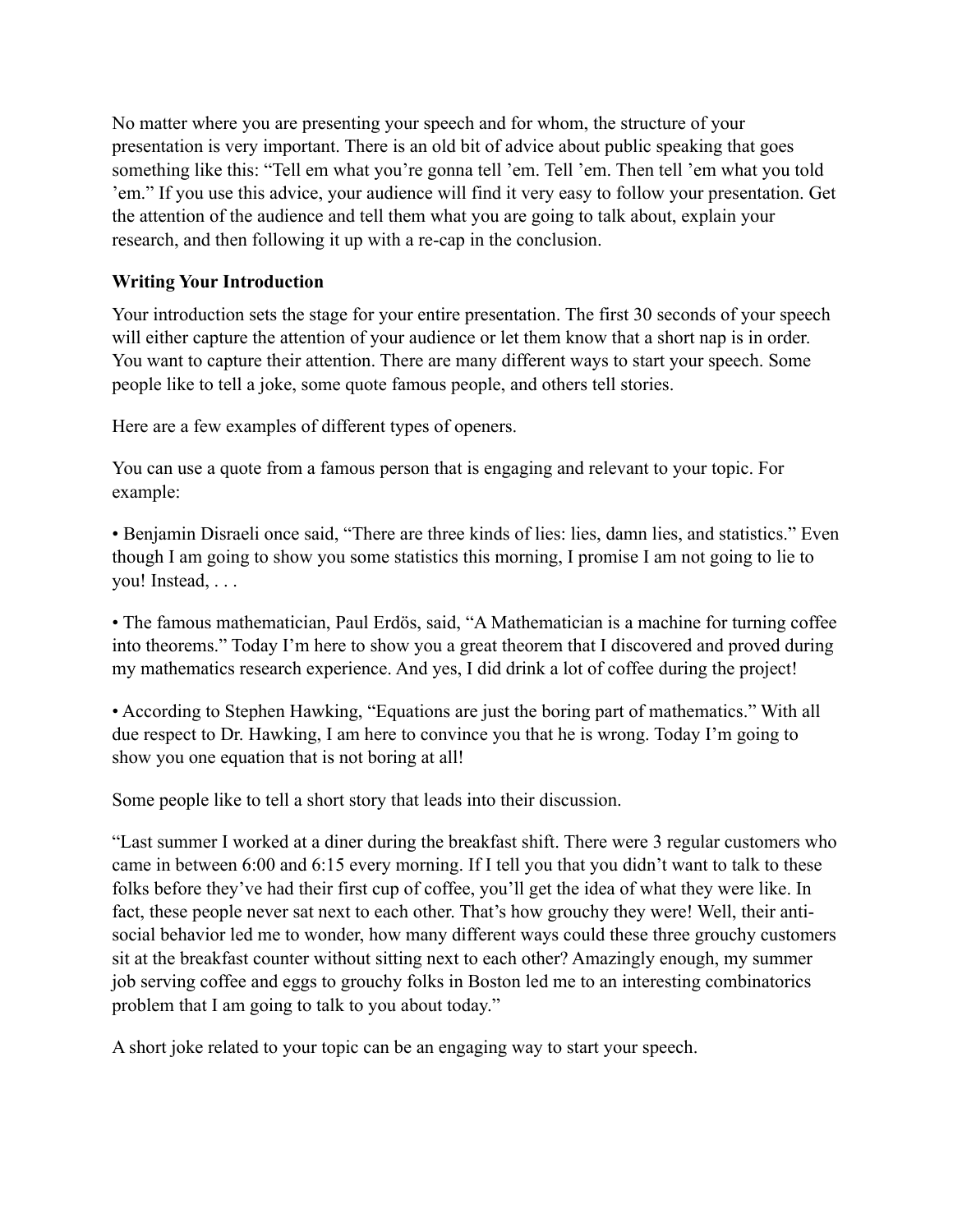It has been said that there are three kinds of mathematicians: those who can count and those who can't.

All joking aside, my mathematics research project involves counting. I have spent the past 8 weeks working on a combinatorics problem.. . .

To find quotes to use in introductions and conclusions try:<http://www.quotationspage.com/>

To find some mathematical quotes, consult the Mathematical Quotation Server: http:// [math.furman.edu/~mwoodard/mquot.html](http://math.furman.edu/~mwoodard/mquot.html)

To find some mathematical jokes, you can look at the "Profession Jokes" web site[:http://](http://www.geocities.com/CapeCanaveral/4661/projoke22.htm) [www.geocities.com/CapeCanaveral/4661/projoke22.htm](http://www.geocities.com/CapeCanaveral/4661/projoke22.htm)

There is a collection of math jokes compiled by the Canadian Mathematical Society a[thttp://](http://camel.math.ca/Recreation/) [camel.math.ca/Recreation/](http://camel.math.ca/Recreation/)

After you have the attention of your audience, you must introduce your research more formally. You might start with a statement of the problem that you investigated and what lead you to choose that topic. Then you might say something like this,

"Today I will demonstrate how I came to the conclusion that there are  $n(n-4)(n-5)$  ways to seat 3 people at a circular table with *n* seats in such a way that no two people sit next to each other. In order to do this I will first explain how I came up with this formula and then I will show you how I proved it works. Finally, I will extend this result to tables with more than 3 people sitting at them."

By providing a brief outline of your talk at the beginning and reminding people where you are in the speech while you are talking, you will be more effective in keeping the attention of your audience. It will also make it much easier for you to remember where you are in your speech as you are giving it.

# **The Middle of Your Presentation**

Because you only have a limited amount of time to present your work, you need to plan carefully. Decide what is most important about your project and what you want people to know when you are finished. Outline the steps that people need to follow in order to understand your research and then think carefully about how you will lead them through those steps. It may help to write your entire speech out in advance. Even if you choose not to memorize it and present it word for word, the act of writing will help you clarify your ideas. Some speakers like to display an outline of their talk throughout their entire presentation. That way, the audience always knows where they are in the presentation and the speaker can glance at it to remind him or herself what comes next.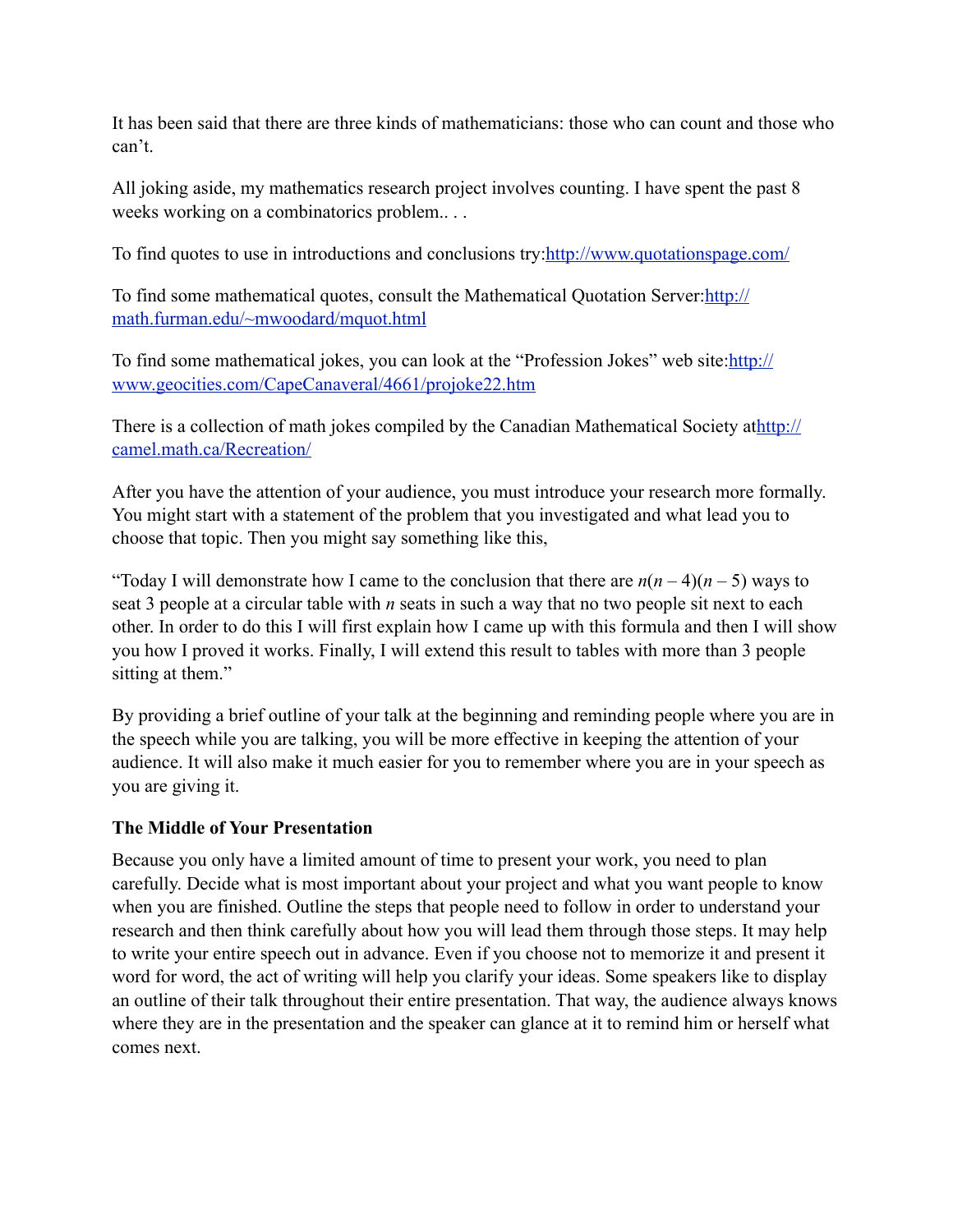An oral presentation must be structured differently than a written one because people can't go back and "re-read" a complicated section when they are at a talk. You have to be extremely clear so that they can understand what you are saying the first time you say it. There is an acronym that some presenters like to remember as they prepare a talk: "KISS." It means, "Keep It Simple, Student." It may sound silly, but it is good advice. Keep your sentences short and try not to use too many complicated words. If you need to use technical language, be sure to define it carefully. If you feel that it is important to present a proof, remember that you need to keep things easy to understand. Rather than going through every step, discuss the main points and the conclusion. If you like, you can write out the entire proof and include it in a [handout](http://www2.edc.org/makingmath/handbook/teacher/presentingYourResearch/presentingYourResearch.asp#Handouts) so that folks who are interested in the details can look at them later. Give lots of examples! Not only will examples make your talk more interesting, but they will also make it much easier for people to follow what you are saying.

It is useful to remember that when people have something to look at, it helps to hold their attention and makes it easier for them to understand what you are saying. Therefore, use lots of graphs and other [visual materials](http://www2.edc.org/makingmath/handbook/teacher/presentingYourResearch/presentingYourResearch.asp#UsingMaterials) to support your work. You can do this using posters, overhead transparencies, models, or anything else that helps make your explanations clear.

#### **Using Materials**

As you plan for your presentation, consider what equipment or other materials you might want use. Find out what is available in advance so you don't spend valuable time creating materials that you will not be able to use. Common equipment used in talks include an over-head projector, VCR, computer, or graphing calculator. Be sure you know how to operate any equipment that you plan to use. On the day of your talk, make sure everything is ready to go (software loaded, tape at the right starting point etc.) so that you don't have "technical difficulties."

Visual aides can be very useful in a presentation. (See *Displaying Your Results* for details about poster design.) If you are going to introduce new vocabulary, consider making a poster with the words and their meanings to display throughout your talk. If people forget what a term means while you are speaking, they can refer to the poster you have provided. (You could also write the words and meanings on a black/white board in advance.) If there are important equations that you would like to show, you can present them on an overhead transparency that you prepare prior to the talk. Minimize the amount you write on the board or on an overhead transparency during your presentation. It is not very engaging for the audience to sit watching while you write things down. Prepare all equations and materials in advance. If you don't want to reveal all of what you have written on your transparency at once, you can cover up sections of your overhead with a piece of paper and slide it down the page as you move along in your talk. If you decide to use overhead transparencies, be sure to make the lettering large enough for your audience to read. It also helps to limit how much you put on your transparencies so they are not cluttered. Lastly, note that you can only project approximately half of a standard 8.5" by 11" page at any one time, so limit your information to displays of that size.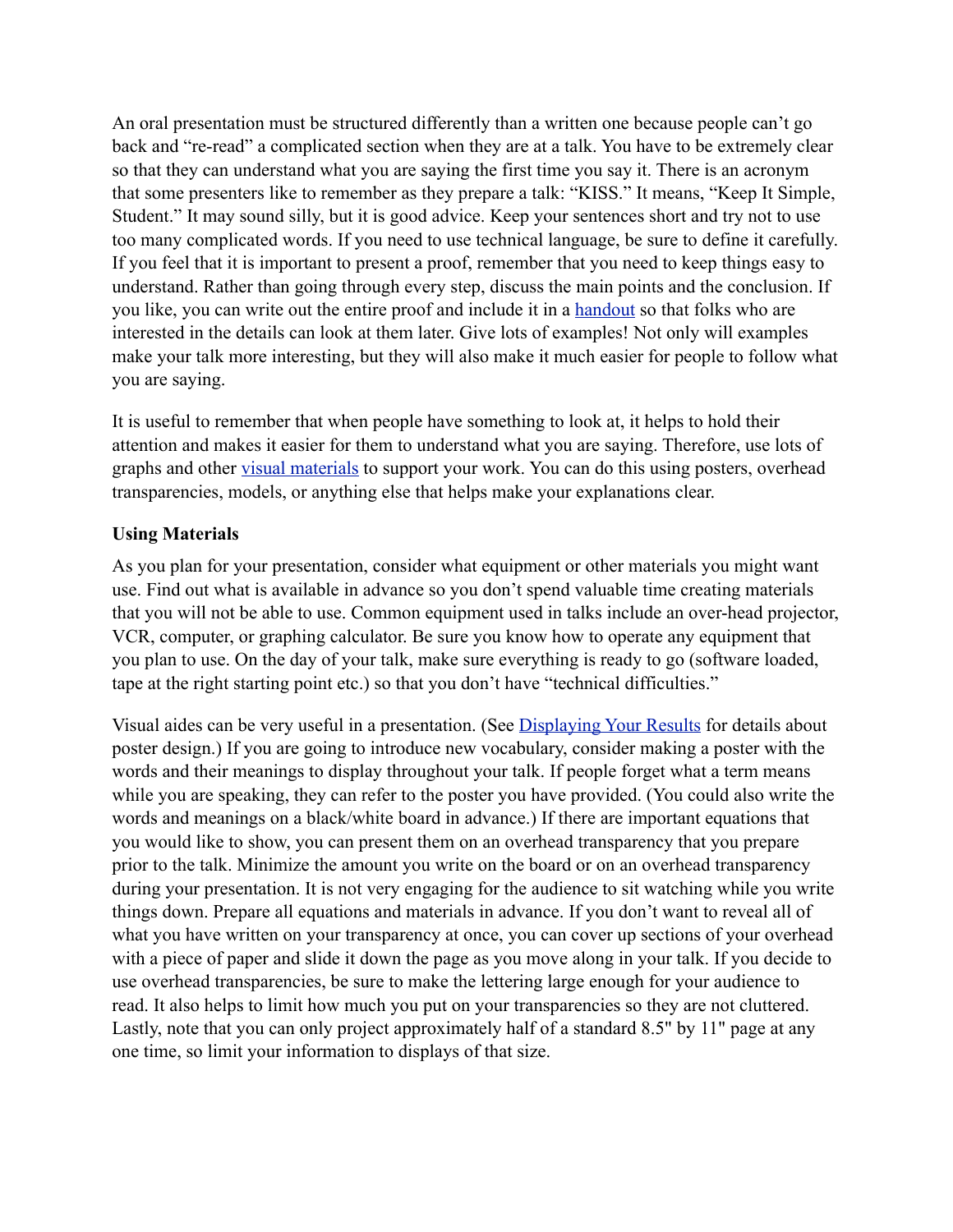Presenters often create **handouts** to give to members of the audience. Handouts may include more information about the topic than the presenter has time to discuss, allowing listeners to learn more if they are interested. Handouts may also include exercises that you would like audience members to try, copies of complicated diagrams that you will display, and a list of resources where folks might find more information about your topic. Give your audience the handout before you begin to speak so you don't have to stop in the middle of the talk to distribute it. In a handout you might include:

- A proof you would like to share, but you don't have time to present entirely.
- Copies of important overhead transparencies that you use in your talk.

• Diagrams that you will display, but which may be too complicated for someone to copy down accurately.

• Resources that you think your audience members might find useful if they are interested in learning more about your topic.

#### **The Conclusion**

Ending your speech is also very important. Your conclusion should leave the audience feeling satisfied that the presentation was complete. One effective way to conclude a speech is to review what you presented and then to tie back to your introduction. If you used the Disraeli quote in your introduction, you might end by saying something like,

I hope that my presentation today has convinced you that . . . Statistical analysis backs up the claims that I have made, but more importantly, .... And that's no lie!

# **Getting Ready**

After you have written your speech and prepared your visuals, there is still work to be done.

- 1. Prepare your notes on cards rather than full-size sheets of paper. Note cards will be less likely to block your face when you read from them. (They don't flop around either.) Use a large font that is easy for you to read. Write notes to yourself on your notes. Remind yourself to smile or to look up. Mark when to show a particular slide, etc.
- 2. Practice! Be sure you know your speech well enough that you can look up from your notes and make eye contact with your audience. Practice for other people and listen to their feedback.
- 3. Time your speech in advance so that you are sure it is the right length. If necessary, cut or add some material and time yourself again until your speech meets the time requirements. Do not go over time!
- 4. Anticipate questions and be sure you are prepared to answer them.
- 5. Make a list of all materials that you will need so that you are sure you won't forget anything.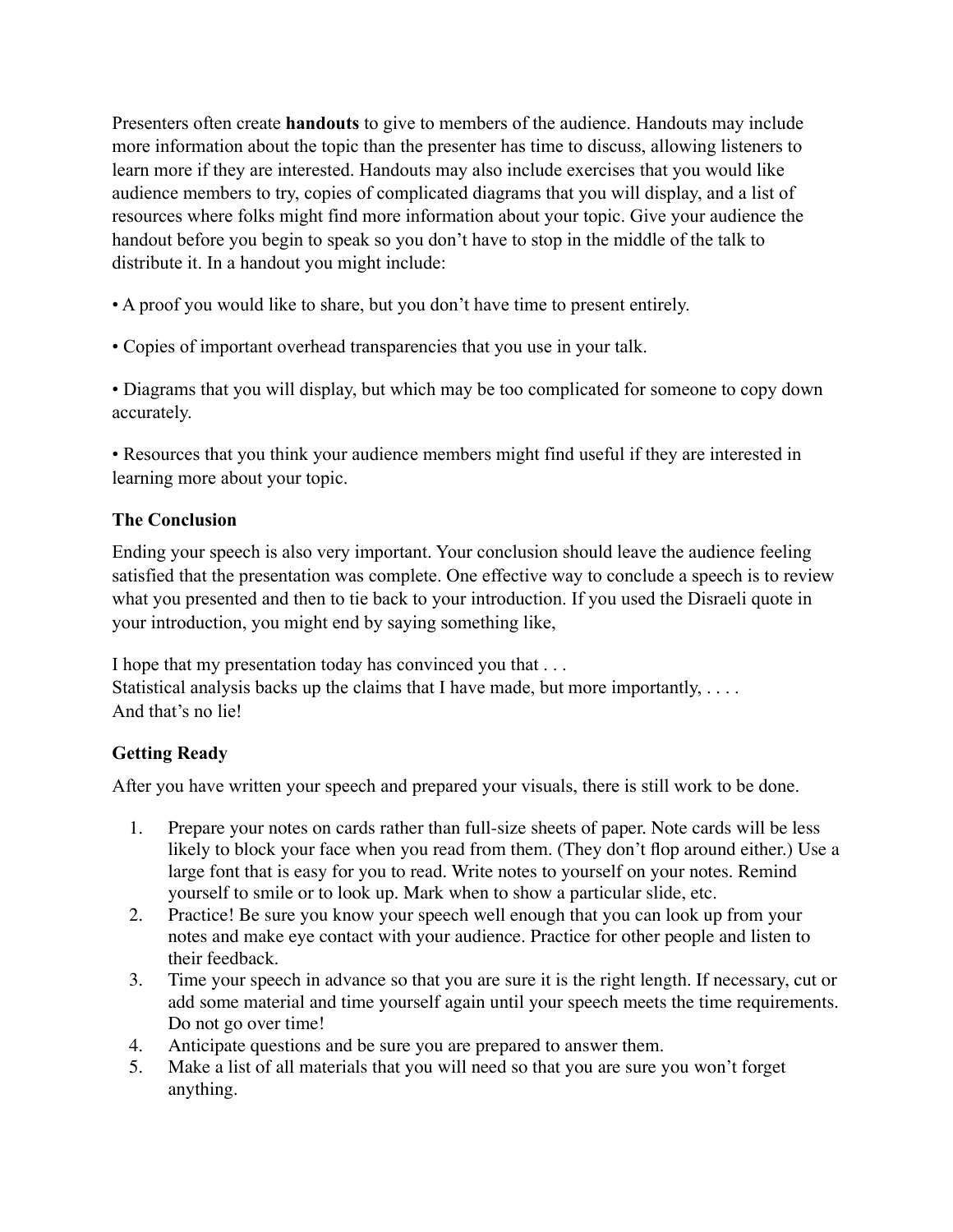- 6. If you are planning to provide a handout, make a few extras.
- 7. If you are going to write on a whiteboard or a blackboard, do it before starting your talk.

# **The Delivery**

How you deliver your speech is almost as important as what you say. If you are enthusiastic about your presentation, it is far more likely that your audience will be engaged. Never apologize for yourself. If you start out by saying that your presentation isn't very good, why would anyone want to listen to it? Everything about how you present yourself will contribute to how well your presentation is received. Dress professionally. And don't forget to smile!

Here are a few tips about delivery that you might find helpful.

- 1. Make direct eye contact with members of your audience. Pick a person and speak an entire phrase before shifting your gaze to another person. Don't just "scan" the audience. Try not to look over their heads or at the floor. Be sure to look at all parts of the room at some point during the speech so everyone feels included.
- 2. Speak loudly enough for people to hear and slowly enough for them to follow what you are saying.
- 3. Do not read your speech directly from your note cards or your paper. Be sure you know your speech well enough to make eye contact with your audience. Similarly, don't read your talk directly off of transparencies.
- 4. Avoid using distracting or repetitive hand gestures. Be careful not to wave your manuscript around as you speak.
- 5. Move around the front of the room if possible. On the other hand, don't pace around so much that it becomes distracting. (If you are speaking at a podium, you may not be able to move.)
- 6. Keep technical language to a minimum. Explain any new vocabulary carefully and provide a visual aide for people to use as a reference if necessary.
- 7. Be careful to avoid repetitive space-fillers and slang such as "umm", "er", "you know", etc. If you need to pause to collect your thoughts, it is okay just to be silent for a moment. (You should ask your practice audiences to monitor this habit and let you know how you did).
- 8. Leave time at the end of your speech so that the audience can ask questions.

# **Displaying Your Results**

When you create a visual display of your work, it is important to capture and retain the attention of your audience. Entice people to come over and look at your work. Once they are there, make them want to stay to learn about what you have to tell them. There are a number of different formats you may use in creating your visual display, but the underlying principle is always the same: your work should be neat, well-organized, informative, and easy to read.

It is unlikely that you will be able to present your entire project on a single poster or display board. So, you will need to decide which are the most important parts to include. Don't try to cram too much onto the poster. If you do, it may look crowded and be hard to read! The display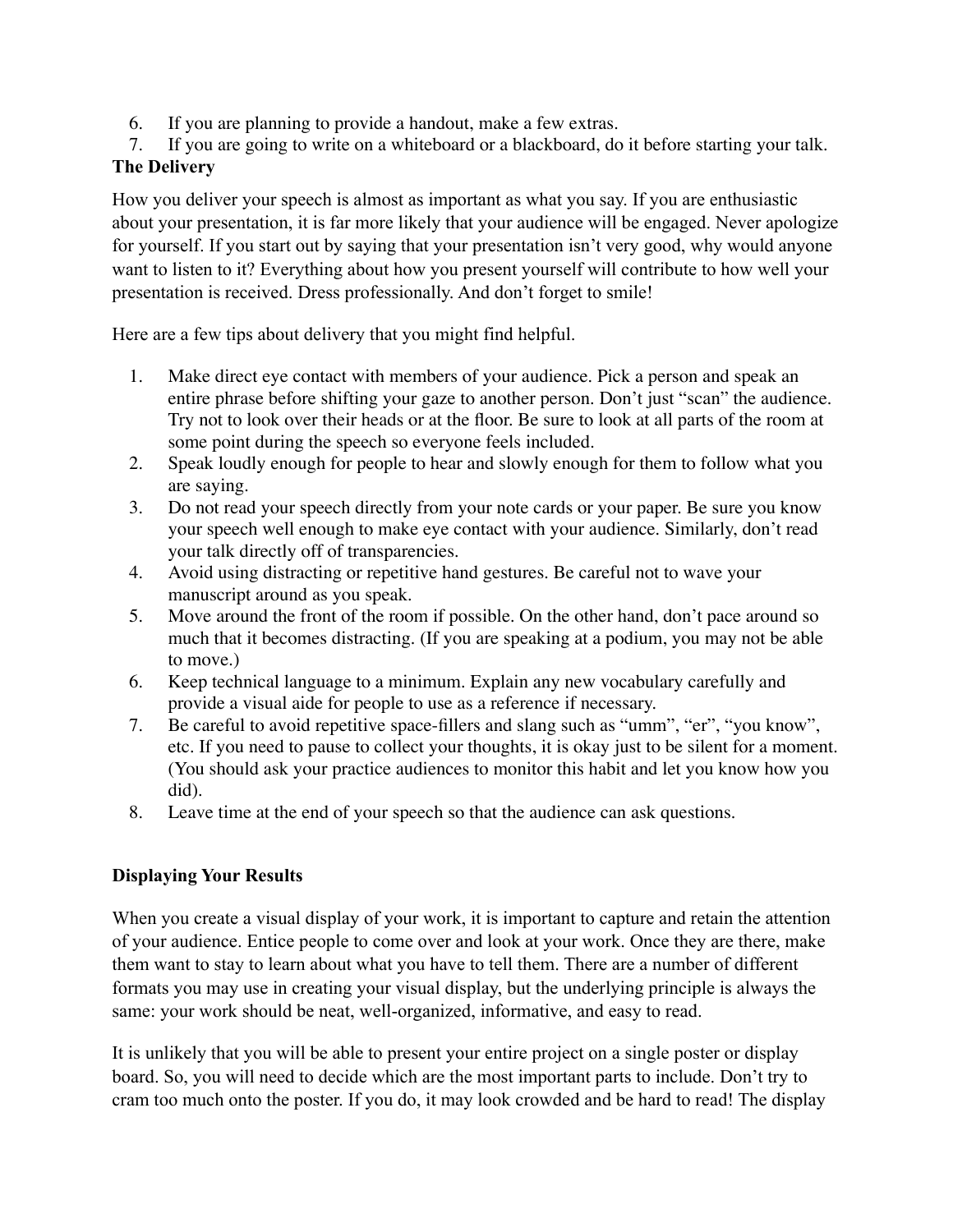should summarize your most important points and conclusions and allow the reader to come away with a good understanding of what you have done.

A good display board will have a catchy title that is easy to read from a distance. Each section of your display should be easily identifiable. You can create posters such as this by using headings and also by separating parts visually. Titles and headings can be carefully hand-lettered or created using a computer. It is very important to include lots of examples on your display. It speeds up people's understanding and makes your presentation much more effective. The use of diagrams, charts, and graphs also makes your presentation much more interesting to view. Every diagram or chart should be clearly labeled. If you include photographs or drawings, be sure to write captions that explain what the reader is looking at.

In order to make your presentation look more appealing, you will probably want to use some color. However, you must be careful that the color does not become distracting. Avoid florescent colors, and avoid using so many different colors that your display looks like a patch-work quilt. You want your presentation to be eye-catching, but you also want it to look professional.

People should be able to read your work easily, so use a reasonably large font for your text. (14 point is a recommended minimum.) Avoid writing in all-capitals because that is much harder to read than regular text. It is also a good idea to limit the number of different fonts you use on your display. Too many different fonts can make your poster look disorganized.

Notice how each section on the sample poster is defined by the use of a heading and how the various parts of the presentation are displayed on white rectangles. (Some of the rectangles are blank, but they would also have text or graphics on them in a real presentation.) Section titles were made with pale green paper mounted on red paper to create a boarder. Color was used in the diagrams to make them more eye-catching. This poster would be suitable for hanging on a bulletin board.

If you are planning to use a poster, such as this, as a visual aid during an oral presentation, you might consider backing your poster with foam-core board or corrugated cardboard. A strong board will not flop around while you are trying to show it to your audience. You can also stand a stiff board on an easel or the tray of a classroom blackboard or whiteboard so that your hands will be free during your talk. If you use a poster as a display during an oral presentation, you will need to make the text visible for your audience. You can create a hand-out or you can make overhead transparencies of the important parts. If you use overhead transparencies, be sure to use lettering that is large enough to be read at a distance when the text is projected.

If you are preparing your display for a science fair, you will probably want to use a presentation board that can be set up on a table. You can buy a pre-made presentation board at an office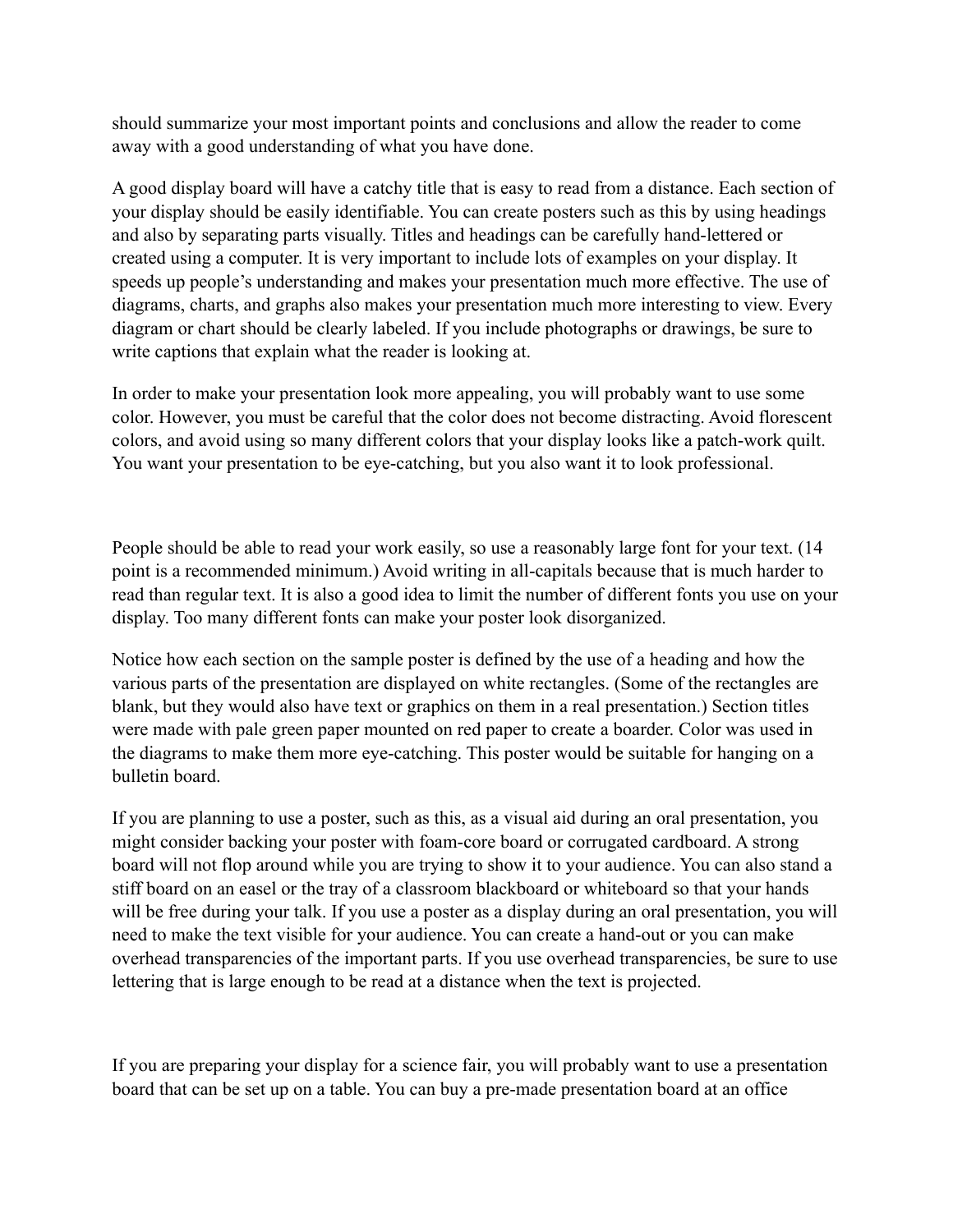supply or art store or you can create one yourself using foam-core board. With a presentation board, you can often use the space created by the sides of the board by placing a copy of your report or other objects that you would like people to be able to look at there. In the illustration, a black trapezoid was cut out of foam-core board and placed on the table to make the entire display look more unified. Although the text is not shown in the various rectangles in this example, you will present your information in spaces such as these.

Don't forget to put your name on your poster or display board. And, don't forget to carefully proof-read your work. There should be no spelling, grammatical or typing mistakes on your project. If your display is not put together well, it may make people wonder about the quality of the work you did on the rest of your project.

For more information about creating posters for science fair competitions, see

<http://school.discovery.com/sciencefaircentral/scifairstudio/handbook/display.html>,

[http://www.siemens-foundation.org/science/poster\\_guidelines.htm,](http://www.siemens-foundation.org/science/poster_guidelines.htm)

Robert Gerver's book, Writing Math Research Papers, (published by Key Curriculum Press) has an excellent section about doing oral presentations and making posters, complete with many examples.

# **References Used**

American Psychological Association*. Electronic reference formats recommended by the American Psychological Association*. (2000, August 22). Washington, DC: American Psychological Association. Retrieved October 6, 2000, from the World Wide Web: [http://](http://www.apastyle.org/elecsource.html) [www.apastyle.org/elecsource.html](http://www.apastyle.org/elecsource.html)

Bridgewater State College. (1998, August 5*). APA Style: Sample Bibliographic Entries (4th ed)*. Bridgewater, MA: Clement C. Maxwell Library. Retrieved December 20, 2001, from the World Wide Web[:http://www.bridgew.edu/dept/maxwell/apa.htm](http://www.bridgew.edu/dept/maxwell/apa.htm)

Crannell, Annalisa. (1994). *A Guide to Writing in Mathematics Classes*. Franklin & Marshall College. Retrieved January 2, 2002, from the World Wide Web:[http://www.fandm.edu/](http://www.fandm.edu/Departments/Mathematics/writing_in_math/guide.html) [Departments/Mathematics/writing\\_in\\_math/guide.html](http://www.fandm.edu/Departments/Mathematics/writing_in_math/guide.html)

Gerver, Robert. 1997. Writing Math Research Papers*.* Berkeley, CA: Key Curriculum Press.

Moncur, Michael. (1994-2002 ). *The Quotations Page*. Retrieved April 9, 2002, from the World Wide Web:<http://www.quotationspage.com/>

*Public Speaking -- Be the Best You Can Be*. (2002). Landover, Hills, MD: Advanced Public Speaking Institute. Retrieved April 9, 2002, from the World Wide Web: [http://www.public](http://www.public-speaking.org/)[speaking.org/](http://www.public-speaking.org/)